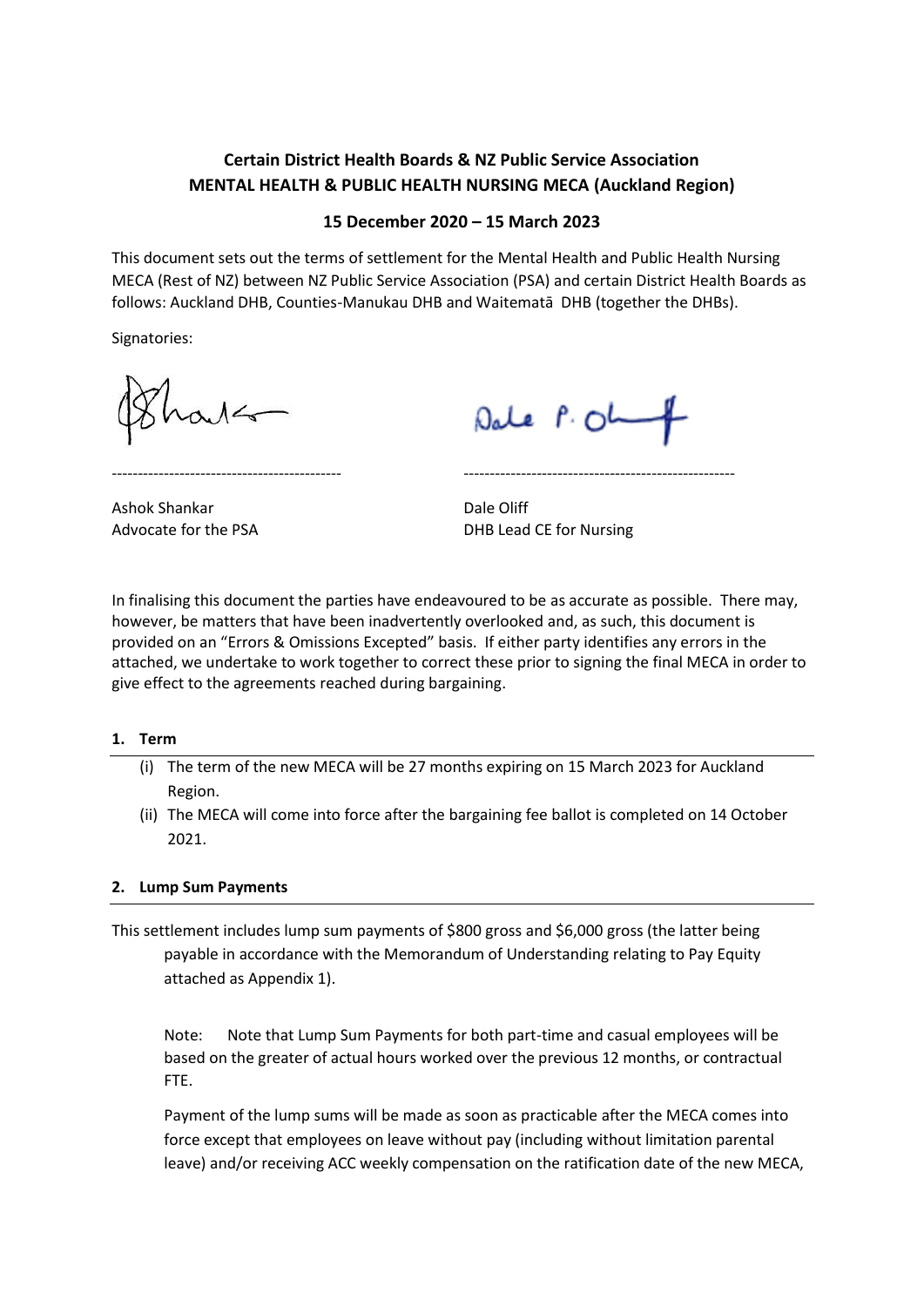and who otherwise meet in full the criteria set out above and will be eligible for the relevant lump sum payments, will receive the payments on written application after they return to work from the relevant period of leave (or in their final pay if they do not return to work).

The lump sum payments will be payable only to employees who –

- (i) Are PSA members and bound by the existing MECA on the date of ratification of this offer; or
- (ii) Become PSA members and are bound by the replacement MECA from the date it becomes effective under clause 1(ii) above (including by way of example those relevant employees who join the PSA during the bargaining fee period); and
- (iii) Have not received a similar lump sum payment under any other terms of settlement or employment agreement.

For the avoidance of doubt, the lump sum payments will only be paid to members of the PSA covered by this MECA. They will not be paid to any employee who pays a bargaining fee under clause 36 of the replacement MECA.

## **3. Memorandum of Understanding regarding Pay Equity**

Immediately on signing these Terms of Settlement, the parties will sign the Memorandum of Understanding relating to Pay Equity in the form attached as Appendix 1.

#### **4. Pay Scale Changes**

- (i) All current pay rates shall be increased by \$5800 with effect from 1 September 2021. The increase is a combination of a \$1800 funded out of DHBs Operating Budget and a further \$4000 as an interim pay equity payment (the latter being payable in accordance with the Memorandum of Understanding relating to Pay Equity attached as Appendix 1).
- (ii) Mental Health Assistant Pay Scale -

Step one of the Salary Scale for Mental Health Assistants (MH1) shall be deleted and all employees who are on MH1 salary step shall move to MH2 salary step from 1 September 2021. The current step six (MH6) shall be renumbered as step 5 (MH5) and become an automatic step effective from 1 September 2021. Employees who have been on the current step 5 for 12 or more months as at 1 September 2021 shall automatically progress to on to the new step 5 (previous step 6). All other employees shall progress to the new step 5 once they have completed 12 months on new step 4.

## **5. Mental Health and Public Health Workload and Staffing Steering Committee**

The DHBs acknowledge that:

- (a) each DHB must have sufficient experienced resources available to meet short notice staffing shortfalls.
- (b) the implementation of Care Capacity Demand Management (hereafter CCDM) within Mental Health and Addictions and Public Health nursing is not well developed, is limited to inpatient settings and does not effectively alleviate staffing and acuity issues in mental health, addictions and public health nursing.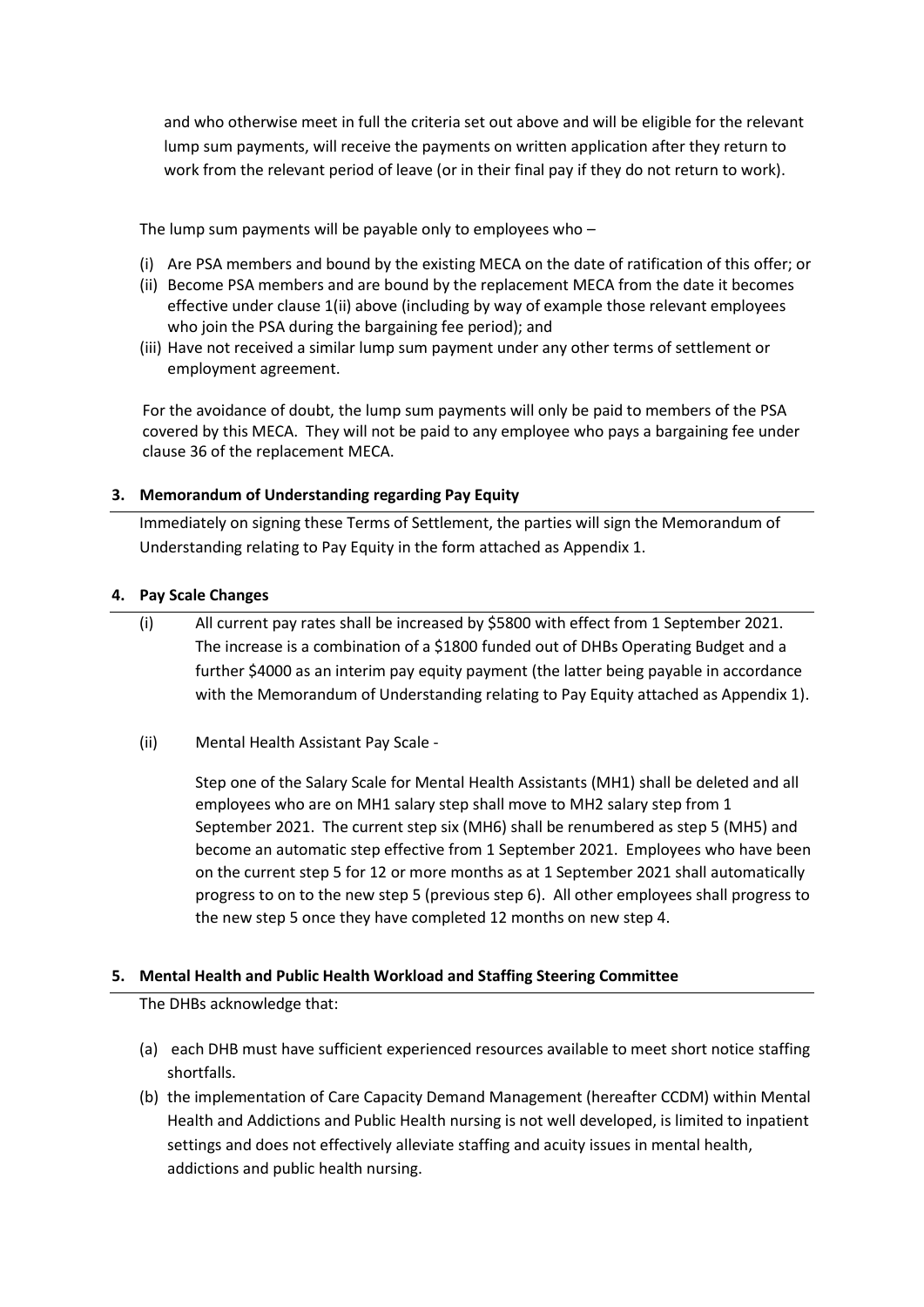As such the establishment of the Mental Health and Public Health Workload and Staffing Steering Committee as set out in clause 31.8 of the new MECA and commencement of its work are priorities.

## **6. Establishment of Nursing and Midwifery Workforce Group**

The DHBs and PSA will work together with other unions to establish a multi-union Nursing and Midwifery Workforce Group with a dedicated mental and public health nursing workstream where DHBs and the unions representing nurses can take a whole of workforce approach and work together to prioritise and progress issues of significance to the nursing workforce.

The DHBs envisage this will address matters of significance to all nursing, including mental health and public health nursing workforces, including a review of system-wide workforce matters (which address system-level changes including improvement in governance mechanisms to improve system-wide trust with a view to PSA direct participation in any equivalent of a Nursing Accord).

The following nursing-wide initiatives will be initiated as part of this settlement:

- (i) **Recruitment Program -** the Ministry of Health will initiate as soon as practicable a significant recruitment campaign designed to further support safe staffing initiatives.
- (ii) **Minister to commission independent evaluation of CCDM implementation & effectiveness** – to be carried out with support from the Ministry of Health. The Minister and the Head of HealthNZ will consider & respond to relevant findings. The PSA and DHBs will be invited to participate in the work which will look at DHBs where:
	- (a) CCDM has been implemented and is working well and examine why this is and what the benefits are
	- (b) CCDM has been implemented and is not working well and examine why this is and whatthe impacts are
	- (c) CCDM hasn't been implemented and examine what the issues and barriers to implementation
- (ii) **CCDM Progression Fund** the Ministry of Health and DHBs have agreed to establish as soon as possible a one-off CCDM Implementation Enhancement Fund of \$5m, jointly funded by the Ministry and DHBs. The fund will be overseen by the SSHW Governance Group, with a focus on making timely investment decisions to enable faster and effective progress with implementation of CCDM. A key first initiative will be to provide a status update on the progress of CCDM implementation at each DHB, to develop and agree funding initiatives that progress CCDM implementation and positively impact the situation of frontline staff.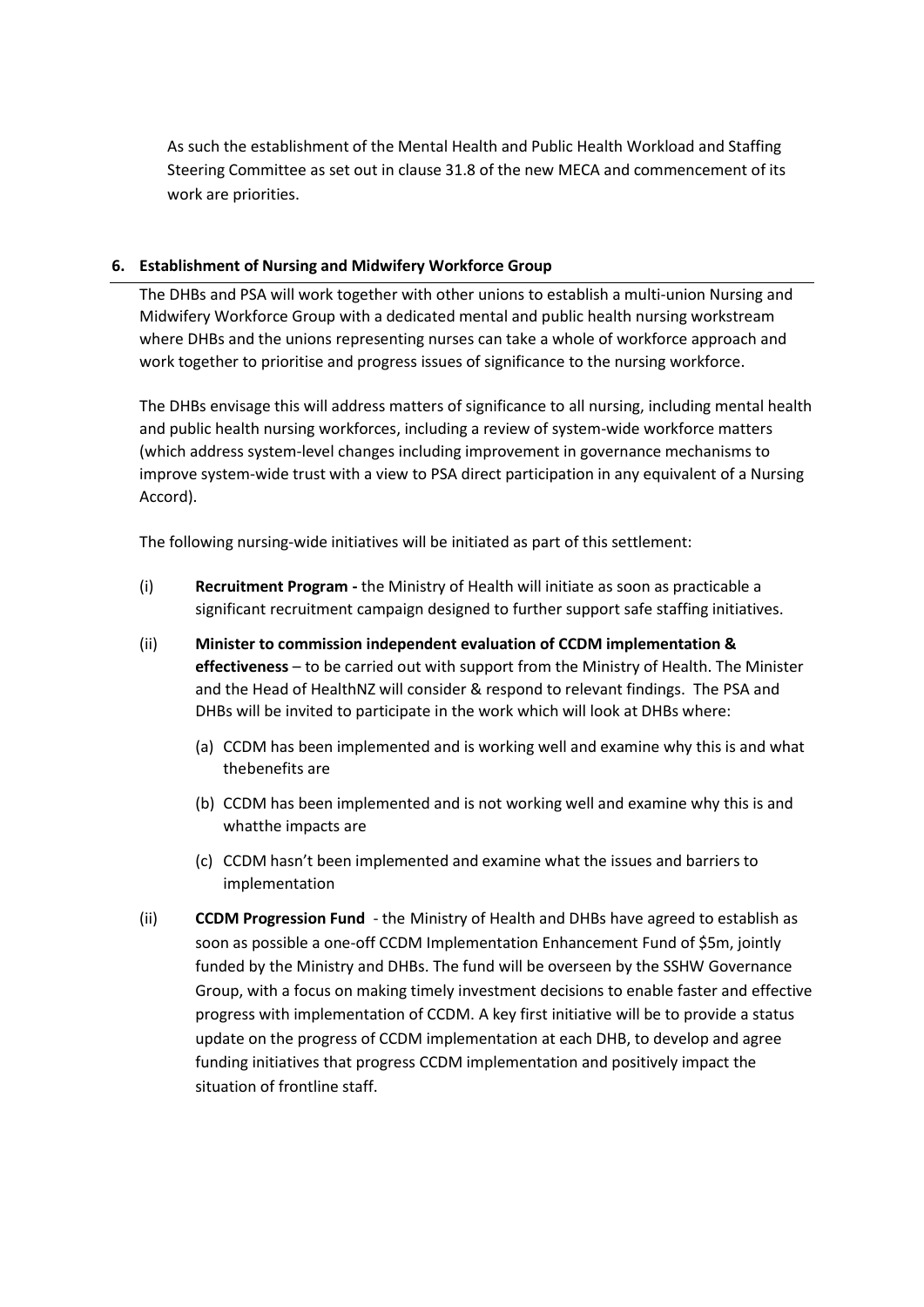## **7. Miscellaneous**

## *7.1 Family Violence Leave*

All DHBs who do not have policies relating to the entitlements of, and support to be provided to, the victims of and supporters of the victims of, Family Violence will have these finalised and implemented by 31 December 2021.

## *7.2 Other Settlements*

Where the PSA represents a group that is the same or similar to an occupational/professional group covered by another health sector MECA bargaining, and that other group arrives at a subsequent settlement that is materially different to the settlement agreed with the PSA, the parties agree to meet and discuss the impact of that settlement. This meeting may result in a proposal to vary the relevant Agreement.

## **7 Changes to clauses**

| Clause No | <b>Clause Title</b> | Change                                                                                                                                                                                                                                                                                                                                                                                                                                                                                                                                                                                                                                                                                   |
|-----------|---------------------|------------------------------------------------------------------------------------------------------------------------------------------------------------------------------------------------------------------------------------------------------------------------------------------------------------------------------------------------------------------------------------------------------------------------------------------------------------------------------------------------------------------------------------------------------------------------------------------------------------------------------------------------------------------------------------------|
| 9.1       | <b>Term</b>         | Delete clause 9.1 in its entirety and replace it<br>with the following clause:                                                                                                                                                                                                                                                                                                                                                                                                                                                                                                                                                                                                           |
|           |                     | 9.1<br>The term of the MECA is from 15 December<br>2020 - to 15 March 2023.                                                                                                                                                                                                                                                                                                                                                                                                                                                                                                                                                                                                              |
|           |                     | 9.2<br>The MECA comes into effect on 1<br>September 2021 (subject to the parties<br>completing the required bargaining fee<br>processes under Part 6B of the<br>Employment Relations Act 2000) for the<br>following clauses relating to:<br>changes to salary scales<br><b>Authorised Officers</b><br>Night rates<br><b>Higher Duties Allowances</b><br>Sick leave<br>Injuries suffered during restraint<br>Parental leave<br><b>Professional Association Fees</b><br>Professional Development Leave<br>Recognition of Huarahi Whakatū<br><b>Nurse Practitioner Professional</b><br>Development<br>Legal representation at coronial inquest<br>Clothing Allowance - Public Health Nurses |
|           |                     |                                                                                                                                                                                                                                                                                                                                                                                                                                                                                                                                                                                                                                                                                          |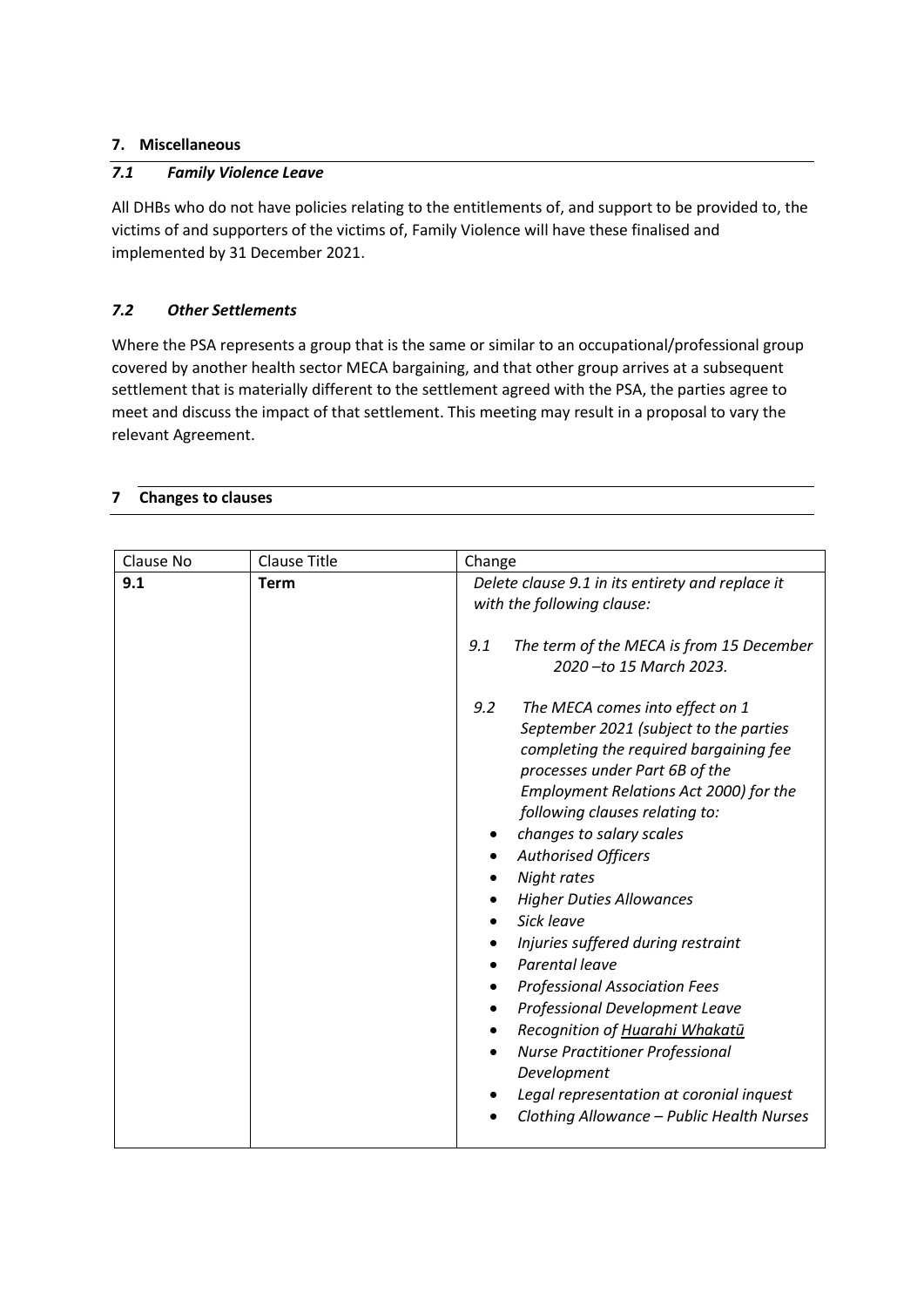| 12     | <b>Salaries (Auckland MECA)</b>     | Amend the pay scales set out below in Schedule 2                                                                                                                                                                                                                                                                                                                                                                                                                                                                                                                                                                                                                                                                                                                                                            |
|--------|-------------------------------------|-------------------------------------------------------------------------------------------------------------------------------------------------------------------------------------------------------------------------------------------------------------------------------------------------------------------------------------------------------------------------------------------------------------------------------------------------------------------------------------------------------------------------------------------------------------------------------------------------------------------------------------------------------------------------------------------------------------------------------------------------------------------------------------------------------------|
|        |                                     | through the addition of an \$1,800 gross annual                                                                                                                                                                                                                                                                                                                                                                                                                                                                                                                                                                                                                                                                                                                                                             |
|        |                                     | increase on the base rates, and a \$4,000 increase                                                                                                                                                                                                                                                                                                                                                                                                                                                                                                                                                                                                                                                                                                                                                          |
|        |                                     | in the gross annual base salary component of the                                                                                                                                                                                                                                                                                                                                                                                                                                                                                                                                                                                                                                                                                                                                                            |
|        |                                     | interim pay equity payment.                                                                                                                                                                                                                                                                                                                                                                                                                                                                                                                                                                                                                                                                                                                                                                                 |
|        |                                     | 12.3 Salary Scale for Mental Health Assistants<br>Delete Step One of the Salary Scale for<br>Mental Health Assistants (MH1), with                                                                                                                                                                                                                                                                                                                                                                                                                                                                                                                                                                                                                                                                           |
|        |                                     | all employees on MH1 to move to<br>MH2 from the effective date the new                                                                                                                                                                                                                                                                                                                                                                                                                                                                                                                                                                                                                                                                                                                                      |
|        |                                     | MECA comes in to effect.                                                                                                                                                                                                                                                                                                                                                                                                                                                                                                                                                                                                                                                                                                                                                                                    |
|        |                                     | Replace the 'M' on salary scale (MH6)<br>٠<br>with an 'A'.                                                                                                                                                                                                                                                                                                                                                                                                                                                                                                                                                                                                                                                                                                                                                  |
|        |                                     | Delete all references to the Merit Step                                                                                                                                                                                                                                                                                                                                                                                                                                                                                                                                                                                                                                                                                                                                                                     |
|        |                                     | including the explanatory Note.                                                                                                                                                                                                                                                                                                                                                                                                                                                                                                                                                                                                                                                                                                                                                                             |
|        |                                     |                                                                                                                                                                                                                                                                                                                                                                                                                                                                                                                                                                                                                                                                                                                                                                                                             |
| 14.6.2 | Night Rates (Auckland<br>MECA only) | 14.6.2.3 - delete "subject to a maximum rate as<br>per the schedule below" and the table that<br>follows.                                                                                                                                                                                                                                                                                                                                                                                                                                                                                                                                                                                                                                                                                                   |
| 17     | <b>Higher Duties Allowance</b>      | Amend to read as follows - noting:<br>- current sub-clause 17.2 is unchanged<br>- current sub-clause 17.3 is renumbered to<br>become sub-clause 17.2<br>- current sub-clause 17.2 is renumbered to<br>become sub-clasue 17.3 and is amended<br>17.1<br>A higher duties allowance shall be paid to<br>an employee who at the request of the<br>employer is substantially performing the<br>duties and carrying the responsibilities of a<br>position or grade higher than the<br>employee's own.<br>17.2<br>Where an employee performs the duties of<br>the higher position for more than five<br>consecutive days, the allowance payable<br>shall be the difference between the<br>current salary of the employee acting in<br>the higher position, and the minimum<br>salary the employee would receive if |
|        |                                     | appointed to the higher position.<br>17.3<br>Except as provided for above, where an<br>employee performs the duties and carries<br>the responsibilities of a position higher<br>than the employee's own on a shift by<br>shift basis, that will be recognised by way                                                                                                                                                                                                                                                                                                                                                                                                                                                                                                                                        |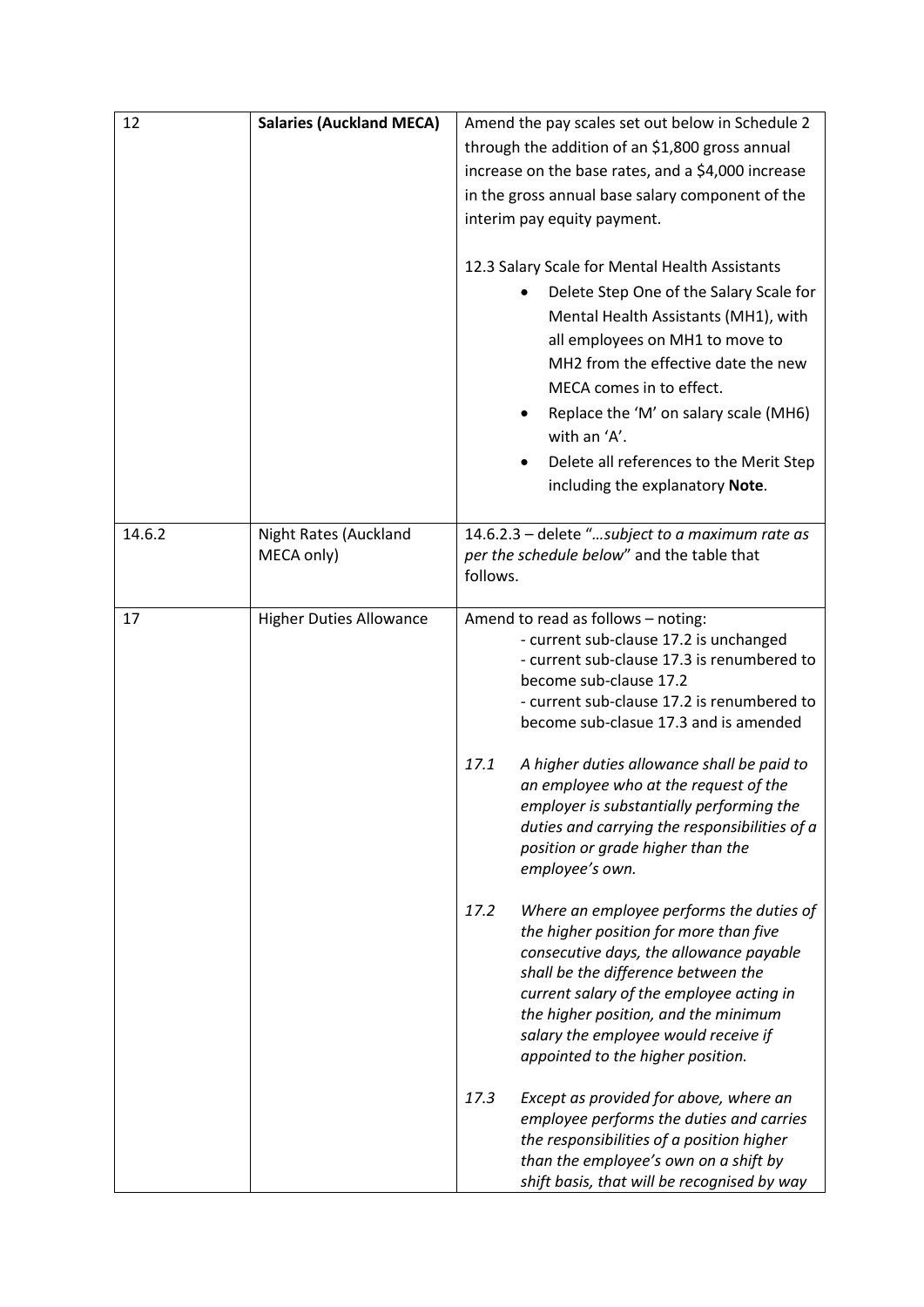|      |                           | of a \$24 per day allowance (provided a<br>minimum of 8 consecutive hours of<br>qualifying service is worked per day/shift).                                                                                                                                                                                                                                                       |
|------|---------------------------|------------------------------------------------------------------------------------------------------------------------------------------------------------------------------------------------------------------------------------------------------------------------------------------------------------------------------------------------------------------------------------|
|      |                           | It is recognised that on a day/shift basis,<br>an employee performing these<br>responsibilities may not fulfill all the<br>substantive duties of a higher position.                                                                                                                                                                                                                |
| 18.2 | <b>Authorised Officer</b> | Amend the title to clause 18 to read: " Duly<br>Authorised Officers and Authorised Officers" and<br>amend the index accordingly:                                                                                                                                                                                                                                                   |
|      |                           | Insert the following new clause as clause 18.2<br>after clause 18.1:                                                                                                                                                                                                                                                                                                               |
|      |                           | Authorised Officer means an employee<br>18.2<br>appointed to undertake the Authorised<br>Officer role and function as defined in s91<br>(Authorised Officers) of the Substance<br>Addiction (Compulsory Assessment and<br>Treatment) Act 2017.                                                                                                                                     |
|      |                           | Employees who are designated as Authorised<br>Officers shall receive a \$2,500 annual<br>allowance payable fortnightly. The allowance<br>will be paid pro rata for part time staff.<br>Those employees already in receipt of a<br>higher allowance as at 1 September 2021 will<br>be entitled to continue to receive the higher<br>allowance.                                      |
| 22   | Sick Leave                | Immediately under the title "22.0 Sick Leave"<br>insert the following paragraph:                                                                                                                                                                                                                                                                                                   |
|      |                           | "The parties recognise that changes to the<br>Holidays Act 2003 impact on the sick leave<br>provisions in this Agreement, and where that is the<br>case the Holidays Act 2003 applies. The parties<br>agree that any leave provisions set out in this<br>Agreement impacted by any such change may be<br>varied by written agreement between PSA and the<br>DHBs during the term." |
|      |                           | In clause 22.9:<br>At the end of the first bullet after "duties",<br>add ";or"                                                                                                                                                                                                                                                                                                     |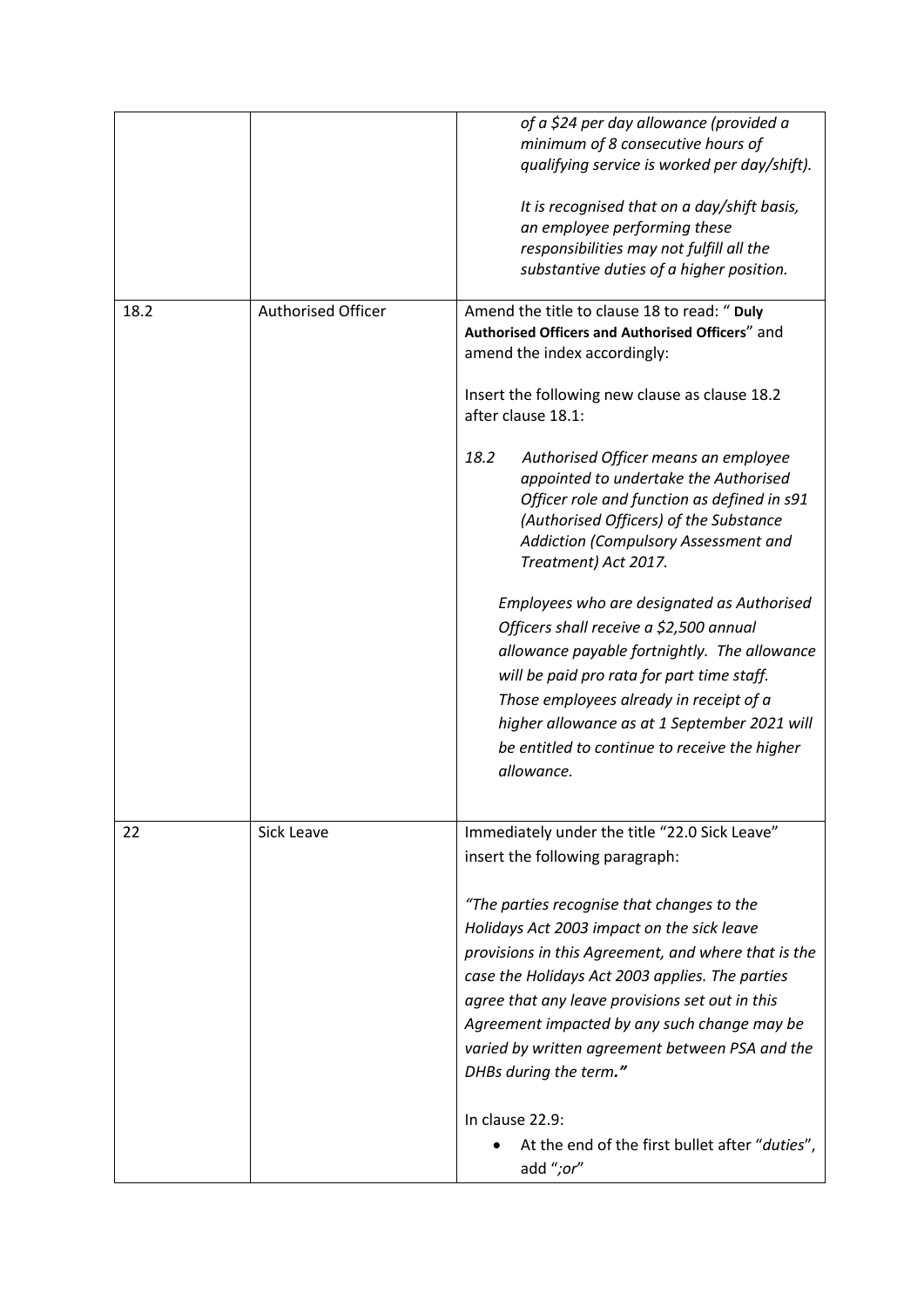|       |                                       | At the end of the second bullet after                                                                                                                                                                                     |
|-------|---------------------------------------|---------------------------------------------------------------------------------------------------------------------------------------------------------------------------------------------------------------------------|
|       |                                       | "pay.", add "Such leave shall not be a                                                                                                                                                                                    |
|       |                                       | charge against the employee's sick and                                                                                                                                                                                    |
|       |                                       | domestic leave entitlement."                                                                                                                                                                                              |
|       |                                       |                                                                                                                                                                                                                           |
| 22.16 | Injuries suffered during<br>restraint | In clause 22.16.2(ii):                                                                                                                                                                                                    |
|       |                                       | Delete "from 29 October 2018,"                                                                                                                                                                                            |
|       |                                       | After "workplace assault", add "(including without<br>limitation injuries suffered during restraint of a<br>patient)".                                                                                                    |
| 25    | <b>Parental Leave</b>                 | Add the following note to the end of clause 25.2                                                                                                                                                                          |
|       |                                       | Note: Whāngai arrangements are included<br>in situations where the employee becomes<br>a primary carer for one or more children.                                                                                          |
|       |                                       | Add the following note to the end of clause 25.4:                                                                                                                                                                         |
|       |                                       | Note: Whāngai arrangements are included<br>as primary care placements for the<br>purposes of this clause.                                                                                                                 |
| 26    | <b>Family Violence Support</b>        | Add a new clause 27 as follows and re-number<br>subsequent clauses                                                                                                                                                        |
|       |                                       | 27 The employer is committed to supporting staff<br>who experience family violence, and staff seeking<br>to address their issues with violence as and when<br>occurrence of the violence is raised with the<br>employer.  |
|       |                                       | Employees affected by family violence have rights<br>under the Employment Relations Act 2000,<br>Holidays Act 2003 (relating to Family Violence<br>Leave (ss72A - 72)) and Human Rights Act 1993.                         |
|       |                                       | In addition, any staff member experiencing family<br>violence should talk to their manager or Human<br>Resources Department regarding the support<br>available under the DHB's Family Violence (or<br>equivalent) policy. |
| 29.3  | Professional Development<br>Leave     | Insert new clause 30.3 (and re-<br>number the following clauses                                                                                                                                                           |
|       |                                       | accordingly) as follows:                                                                                                                                                                                                  |
|       |                                       | 30.3<br>Professional Development Leave                                                                                                                                                                                    |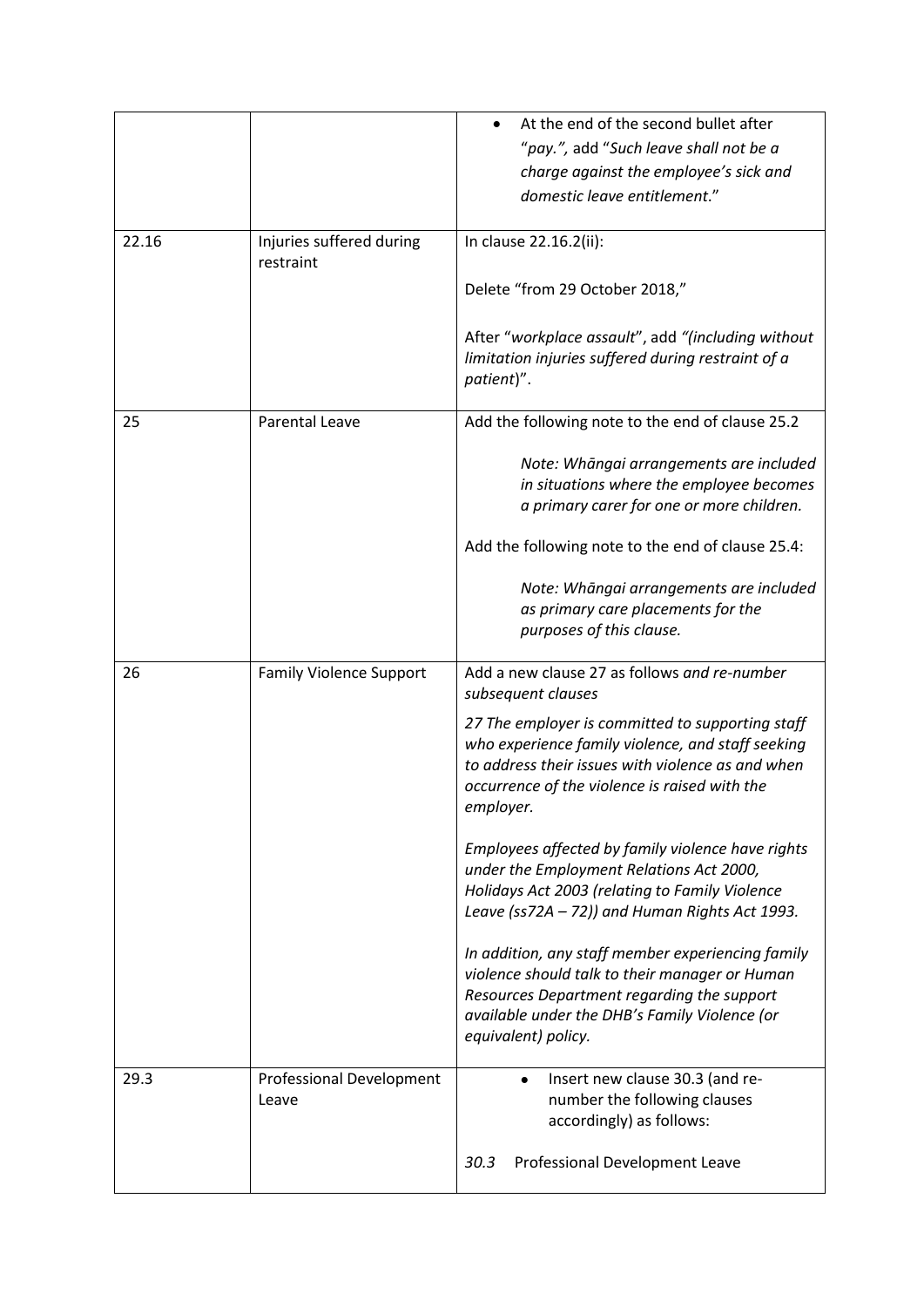|        | The employer shall grant professional<br>development leave of at least 32 hours per<br>calendar year for full time employees (pro<br>rated to no less than 8 hours per calendar<br>year for part time employees) who are<br>registered or enrolled Nurses. This leave is<br>to enable employees to complete<br>qualifications, to attend courses and to<br>undertake research or projects that are<br>relevant to the employer and which<br>facilitate the employee's growth and<br>development. At least 8 hours per<br>calendar year shall be available for Mental<br>Health Assistants. Prior approval of the<br>employer must be obtained. |
|--------|------------------------------------------------------------------------------------------------------------------------------------------------------------------------------------------------------------------------------------------------------------------------------------------------------------------------------------------------------------------------------------------------------------------------------------------------------------------------------------------------------------------------------------------------------------------------------------------------------------------------------------------------|
| 30.3.1 | Paid leave to meet organisational and<br>service requirements, and those<br>professional competency requirements not<br>otherwise addressed in this clause, shall be<br>granted in addition to the above<br>provisions. The employer will meet any<br>associated costs.                                                                                                                                                                                                                                                                                                                                                                        |
|        | 30.3.2 Professional development leave will be<br>granted at T1 rate and shall not<br>accumulate from one year to the next.                                                                                                                                                                                                                                                                                                                                                                                                                                                                                                                     |
|        | 30.3.3 Any claim for expenses must be approved<br>in advance and will be considered on a<br>case by case basis.                                                                                                                                                                                                                                                                                                                                                                                                                                                                                                                                |
| 30.3.4 | Study days required for participation in<br>the Nursing Advanced Choice of<br>Employment (ACE) and New Entry to<br>Speciality Practice (NESP) Programmes are<br>in addition to those stated above.                                                                                                                                                                                                                                                                                                                                                                                                                                             |
| 30.3.5 | Staff working on preparing a portfolio,<br>obtaining or maintaining skill levels<br>associated with the Professional<br>Development and Recognition Programme<br>are entitled to additional leave in order to<br>undertake research or study associated<br>with meeting the PDRP requirements (as<br>per clause 30.4.4 below).                                                                                                                                                                                                                                                                                                                 |
| 30.3.6 | Where professional development leave<br>entitlements are provided elsewhere in<br>this document and its appendices those<br>entitlements will be inclusive of and not in                                                                                                                                                                                                                                                                                                                                                                                                                                                                       |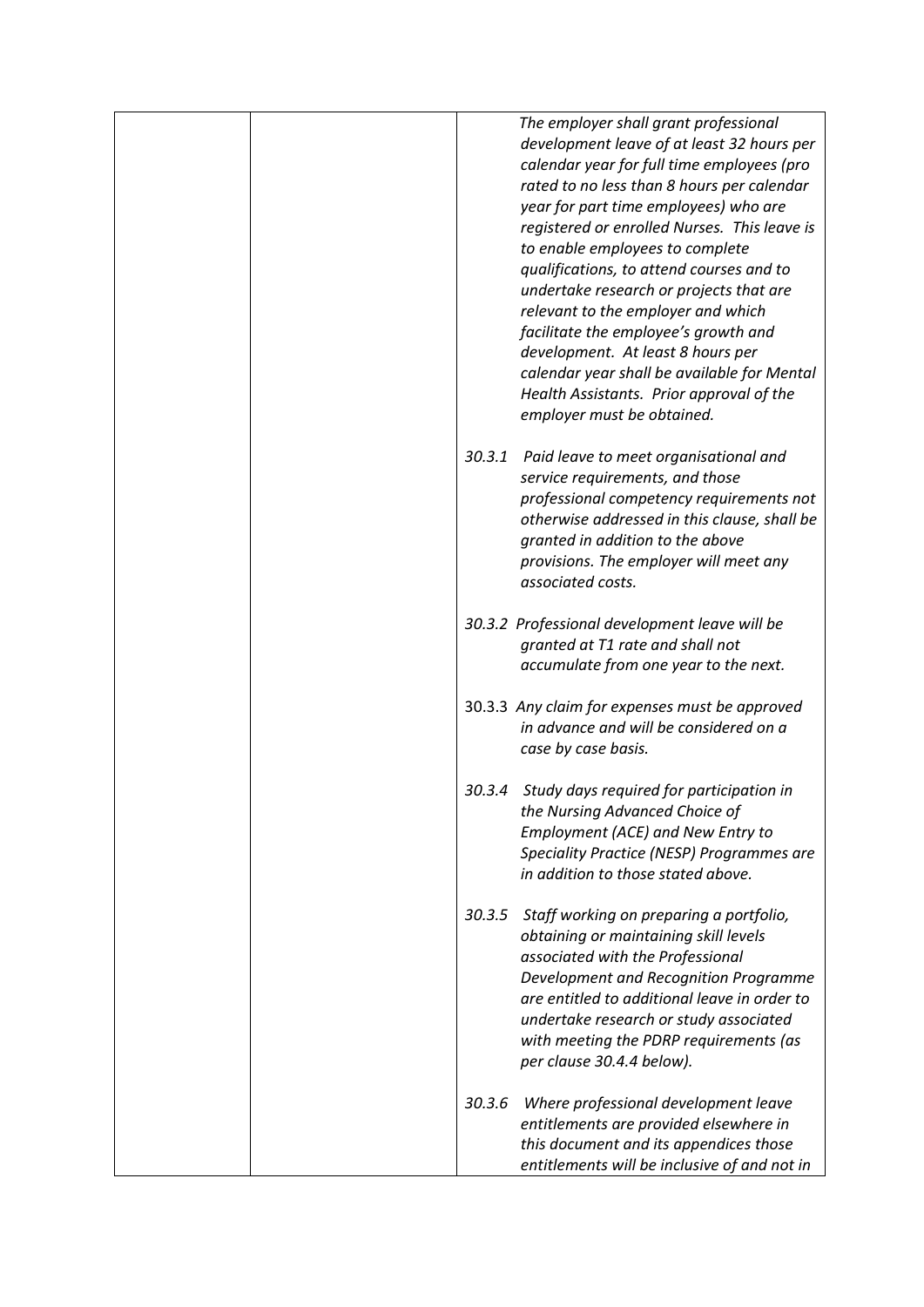|        |                                                                                                                                               | addition to the entitlements provided in<br>clause 30.3 above.                                                                                                                                                                                                                                                                                                                                                                                                                                             |
|--------|-----------------------------------------------------------------------------------------------------------------------------------------------|------------------------------------------------------------------------------------------------------------------------------------------------------------------------------------------------------------------------------------------------------------------------------------------------------------------------------------------------------------------------------------------------------------------------------------------------------------------------------------------------------------|
| 29.3.4 | Recognition of Huarahi<br>Renumber the old clause 29.3.4 as 30.3.5<br>$\bullet$<br>Whakatū<br>Insert the following as a new clause<br>30.3.4: |                                                                                                                                                                                                                                                                                                                                                                                                                                                                                                            |
|        |                                                                                                                                               | 30.3.4 Huarahi Whakatū<br>The employer recognises Huarahi Whakatū<br>Māori PDRP as a legitimate programme<br>endorsed by the Nursing Council that<br>supports the Māori Nursing workforce<br>covered by this MECA.                                                                                                                                                                                                                                                                                         |
|        |                                                                                                                                               | Puna Rahi<br>\$4,500<br>\$3,000<br>Puna Whakatau                                                                                                                                                                                                                                                                                                                                                                                                                                                           |
|        |                                                                                                                                               | Māori nurses who have previously<br>completed their PDRP can transfer to<br>Huarahi Whakatū if they wish to.                                                                                                                                                                                                                                                                                                                                                                                               |
| 29.4   | <b>Nurse Practitioner</b><br><b>Professional Development</b>                                                                                  | Insert a new clause 30.5 after the new clause 30.4:<br>30.5. Nurse Practitioners shall be entitled to<br>an annual \$5,000 Professional Development<br>Allowance to support appropriate professional<br>development opportunities. This Allowance<br>may be accrued for up to 2 years (\$10,000).<br>Such opportunities will be discussed between<br>the Nurse Practitioner and their line manager.<br>At Auckland DHB, the Professional<br>Development entitlement shall accrue for up<br>to three years. |
| 29.5   | <b>Professional Association</b><br>Fees                                                                                                       | Amend clause 30.7.1 (formerly clause 29.5.1) as<br>follows<br>Delete the whole table under clause<br>29.7.1.3 (formerly clause 29.5.1.3)                                                                                                                                                                                                                                                                                                                                                                   |
| 30     | Legal representation at<br>coronial inquest                                                                                                   | Replace title to clause 31 with "Indemnity and<br>Coronial Inquest Support"                                                                                                                                                                                                                                                                                                                                                                                                                                |
|        |                                                                                                                                               | Insert a new sub-clause as follows<br>"31.4"<br>In addition to the above, employees who                                                                                                                                                                                                                                                                                                                                                                                                                    |
|        |                                                                                                                                               | are appearing at a coronial inquest, if                                                                                                                                                                                                                                                                                                                                                                                                                                                                    |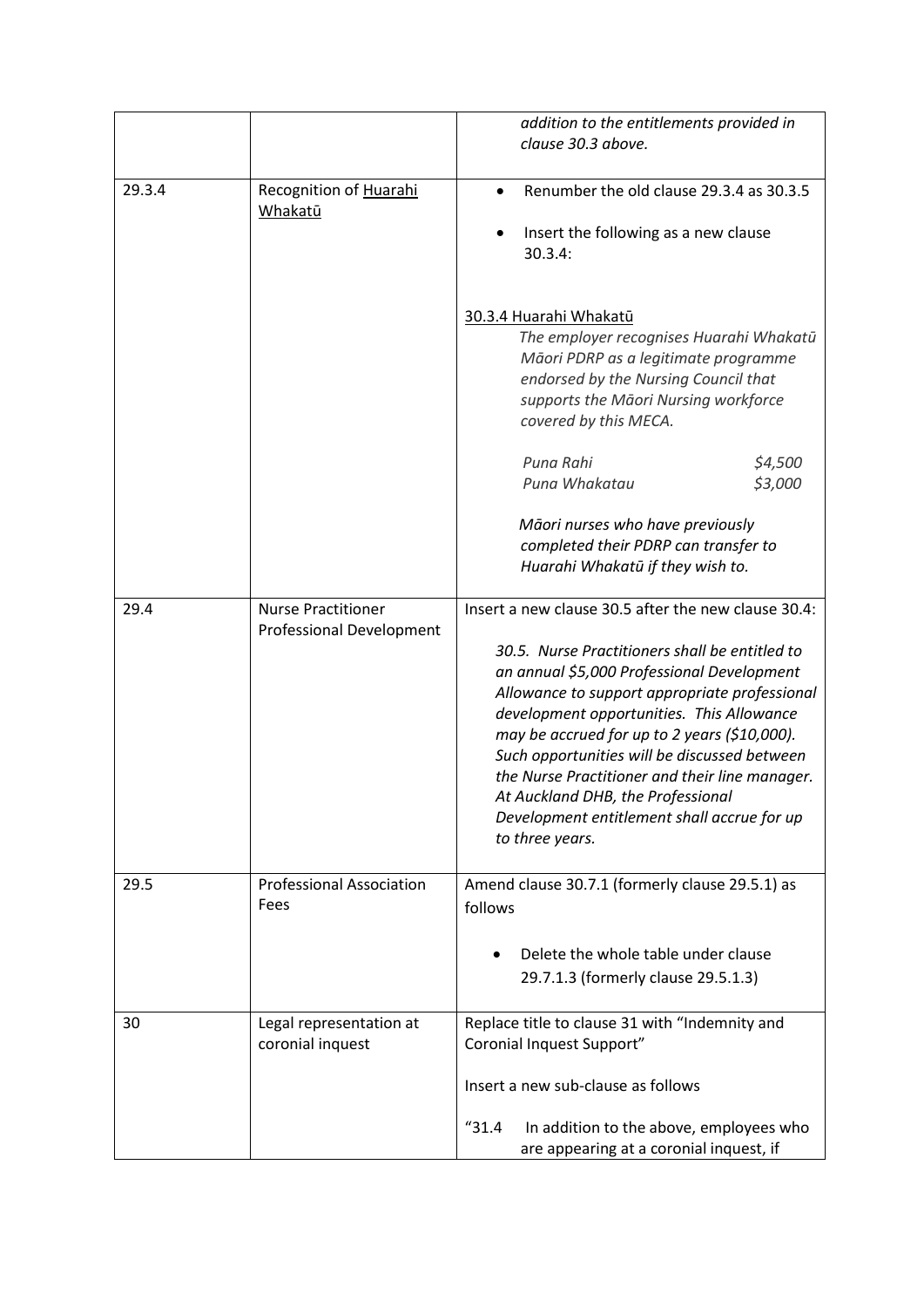|      |                                 | required shall be provided the same                           |
|------|---------------------------------|---------------------------------------------------------------|
|      |                                 | support as set out in clause 30.1 above                       |
|      |                                 |                                                               |
| 31.8 | <b>Mental Health and Public</b> | Insert a new clause 31.8 as follows:                          |
|      | Health Workload and             |                                                               |
|      | <b>Staffing Steering</b>        | 31.8 Mental Health and Public Health Workload                 |
|      | Committee                       | and Staffing Steering Committee                               |
|      |                                 | The parties agree to establish a Mental<br>1.                 |
|      |                                 | Health and Public Health Workload and                         |
|      |                                 | Staffing Steering Committee as soon as                        |
|      |                                 | practicable and in accordance with the                        |
|      |                                 | Terms of Reference attached to these                          |
|      |                                 | Terms of Settlement as Appendix 2                             |
|      |                                 | 2.<br>The DHBs agree to resource, sponsor and                 |
|      |                                 | promote (through the governance of this                       |
|      |                                 | Steering Committee where appropriate)                         |
|      |                                 | the following collaborative projects with                     |
|      |                                 | PSA. All projects and workstreams will                        |
|      |                                 | include delegate leadership and member                        |
|      |                                 | participation and will be established by 30<br>November 2021: |
|      |                                 |                                                               |
|      |                                 | (a) A workstream will be established to                       |
|      |                                 | commence and implement the                                    |
|      |                                 | processes in DHBs which deliver the                           |
|      |                                 | obligations under clause 31.7 of the                          |
|      |                                 | MECA. The workstream will include                             |
|      |                                 | focus on Variance Response                                    |
|      |                                 | Management (hereafter VRM) and                                |
|      |                                 | other responses particular to mental                          |
|      |                                 | health and public health settings                             |
|      |                                 |                                                               |
|      |                                 | which may or may not have CCDM or                             |
|      |                                 | TrendCare mechanisms operating.                               |
|      |                                 | (b) A joint Anti-Violence Working Group                       |
|      |                                 | will be established between DHBs and                          |
|      |                                 | PSA (including terms of reference) as a                       |
|      |                                 | priority, focusing on reducing violence                       |
|      |                                 | towards employees by patients and                             |
|      |                                 | public                                                        |
|      |                                 |                                                               |
|      |                                 | (c) A Mental Health and Addictions                            |
|      |                                 | <b>Employee Retention Focus Group will</b>                    |
|      |                                 | be established to work primarily on                           |
|      |                                 | how to retain experienced and                                 |
|      |                                 | qualified employees in Mental Health                          |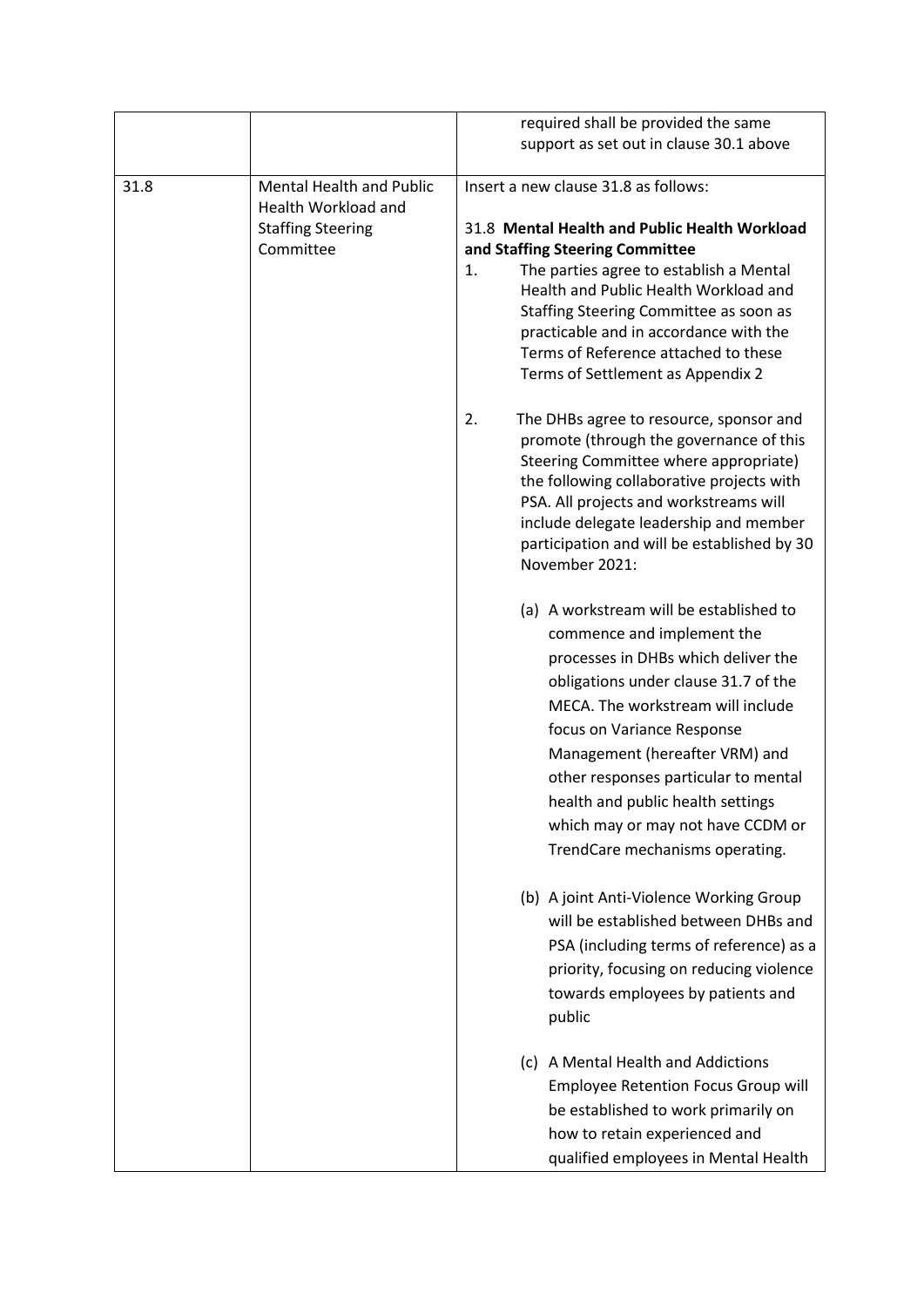|                            |                           |                                                                                                 |                                          | and Addictions workplaces (and will              |  |  |
|----------------------------|---------------------------|-------------------------------------------------------------------------------------------------|------------------------------------------|--------------------------------------------------|--|--|
|                            |                           | also have oversight on the                                                                      |                                          |                                                  |  |  |
|                            |                           | recruitment initiatives sponsored by                                                            |                                          |                                                  |  |  |
|                            |                           | the Ministry of Health).                                                                        |                                          |                                                  |  |  |
|                            |                           |                                                                                                 |                                          |                                                  |  |  |
| 32 Auckland<br><b>MECA</b> | <b>Clothing Allowance</b> | In Appendix 3, under A Civilian Clothing<br>$\bullet$<br>Allowance make the following changes - |                                          |                                                  |  |  |
|                            |                           |                                                                                                 |                                          |                                                  |  |  |
|                            |                           | Delete the table and replace it with the<br>following table                                     |                                          |                                                  |  |  |
|                            |                           |                                                                                                 | <b>DHB</b>                               | Clothing                                         |  |  |
|                            |                           |                                                                                                 |                                          | <b>Allowance</b>                                 |  |  |
|                            |                           |                                                                                                 | Waitematā DHB                            | $$3.04$ per day                                  |  |  |
|                            |                           |                                                                                                 | <b>Mental Health</b>                     |                                                  |  |  |
|                            |                           |                                                                                                 | <b>Nurses</b><br>Counties-               | $$3.19$ per day                                  |  |  |
|                            |                           |                                                                                                 | Manukau Mental                           |                                                  |  |  |
|                            |                           |                                                                                                 | <b>Health Nurses</b>                     |                                                  |  |  |
|                            |                           |                                                                                                 | <b>Auckland Mental</b>                   | $$3.15$ per day                                  |  |  |
|                            |                           |                                                                                                 | <b>Health Nurses</b>                     |                                                  |  |  |
|                            |                           |                                                                                                 | Auckland,                                | \$3.42 per day                                   |  |  |
|                            |                           |                                                                                                 | Counties-                                |                                                  |  |  |
|                            |                           |                                                                                                 | Manukau and                              |                                                  |  |  |
|                            |                           |                                                                                                 | Waitematā Public<br><b>Health Nurses</b> |                                                  |  |  |
| 36                         | <b>Bargaining Fee</b>     |                                                                                                 |                                          | Add immediately before clause 36.1 the following |  |  |
|                            |                           | sentence:                                                                                       |                                          |                                                  |  |  |
|                            |                           | "An affected employee's terms and conditions of                                                 |                                          |                                                  |  |  |
|                            |                           | employment comprise the terms and conditions of<br>employment contained in this Agreement".     |                                          |                                                  |  |  |
|                            |                           |                                                                                                 |                                          |                                                  |  |  |
|                            |                           |                                                                                                 |                                          | Delete clause 36.1.1 (now numbered 37.1.1) and   |  |  |
|                            |                           |                                                                                                 | replace it with the following:           |                                                  |  |  |
|                            |                           | The "bargaining fee" shall be set at the following<br>rates:                                    |                                          |                                                  |  |  |
|                            |                           |                                                                                                 |                                          |                                                  |  |  |
|                            |                           |                                                                                                 | <b>Gross annual salary</b>               | Fees per fortnight                               |  |  |
|                            |                           |                                                                                                 | Up to \$19,628                           | \$4.40                                           |  |  |
|                            |                           |                                                                                                 | \$19,629 - \$42,744                      | \$8.90                                           |  |  |
|                            |                           |                                                                                                 | \$42,745 - \$54,999                      | \$15.40                                          |  |  |
|                            |                           |                                                                                                 | \$55,000 - \$74,999                      | \$18.20                                          |  |  |
|                            |                           |                                                                                                 | $$75,000 - $99,999$                      | \$20.00                                          |  |  |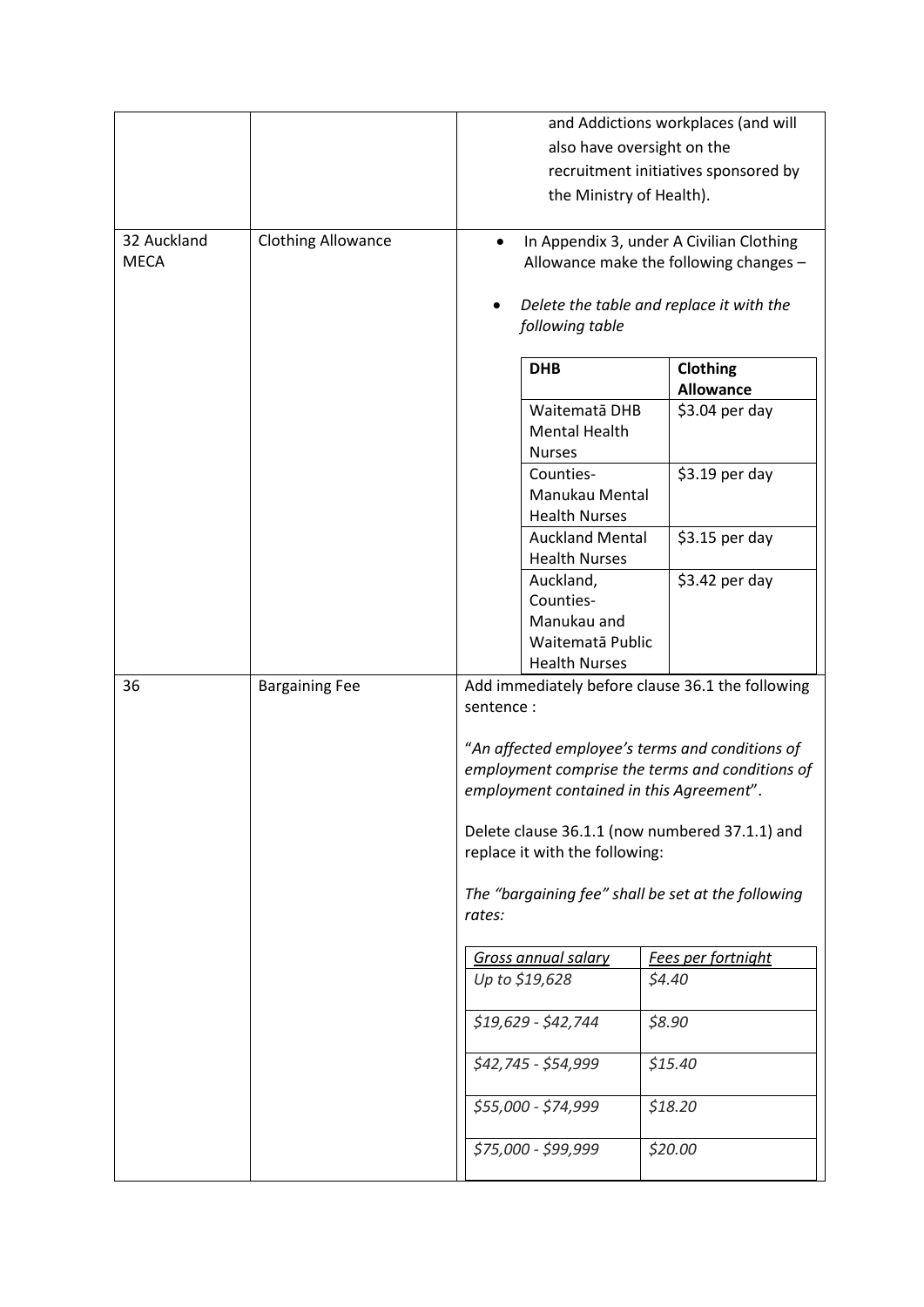| \$100,00 and over                                                             | \$21.50 |
|-------------------------------------------------------------------------------|---------|
|                                                                               |         |
| Delete sub-clause 36.1.3(b) and renumber the<br>sub-clauses that follow.      |         |
| In clause 36.4 delete "14 December 2020" and<br>replace with "15 March 2022". |         |

# **Pay schedule**

## **APPENDIX 1 – REVISED SALARY TABLES AND SCALES**

## **12.1 Salary Scale for Mental Health Inpatient Nurses**

|        | Current | <b>MECA</b><br>Adjustment<br>1/09/21 | <b>Pay Equity</b><br>Adjustment<br>1/09/21 | <b>Base Rates</b><br>1/09/21 | <b>PDRP</b> |   |
|--------|---------|--------------------------------------|--------------------------------------------|------------------------------|-------------|---|
| Step 7 | 77,386  | 79,186                               | 83,186                                     | 83,186                       | P           | A |
| Step 6 | 75,132  | 76,932                               | 80,932                                     | 80,932                       | P           | A |
| Step 5 | 72,945  | 74,745                               | 78,745                                     | 78,745                       | P           | A |
| Step 4 | 65,652  | 67,452                               | 71,452                                     | 71,452                       | P           | A |
| Step 3 | 62,138  | 63,938                               | 67,938                                     | 67,938                       | P           | A |
| Step 2 | 58,491  | 60,291                               | 64,291                                     | 64,291                       | P           | A |
| Step 1 | 54,034  | 55,834                               | 59,834                                     | 59,834                       |             | A |

A = Automatic step

P = PDRP can be accessed

## **12.2 Salary Scale for Mental Health Enrolled Nurses**

|        | <b>Current</b> | <b>MECA</b><br>Adjustment<br>1/09/21 | <b>Pay Equity</b><br><b>Adjustment</b><br>1/09/21 | <b>Base Rates</b><br>1/09/21 | <b>PDRP</b> |   |
|--------|----------------|--------------------------------------|---------------------------------------------------|------------------------------|-------------|---|
| Step 4 | 57,047         | 58,847                               | 62,847                                            | 62,847                       | P           | A |
| Step 3 | 55,385         | 57,185                               | 61,185                                            | 61,185                       | P           | A |
| Step 2 | 51,333         | 53,133                               | 57,133                                            | 57,133                       | P           | A |
| Step 1 | 48,632         | 50,432                               | 54,432                                            | 54,432                       | P           | A |

A = Automatic step

P = PDRP can be accessed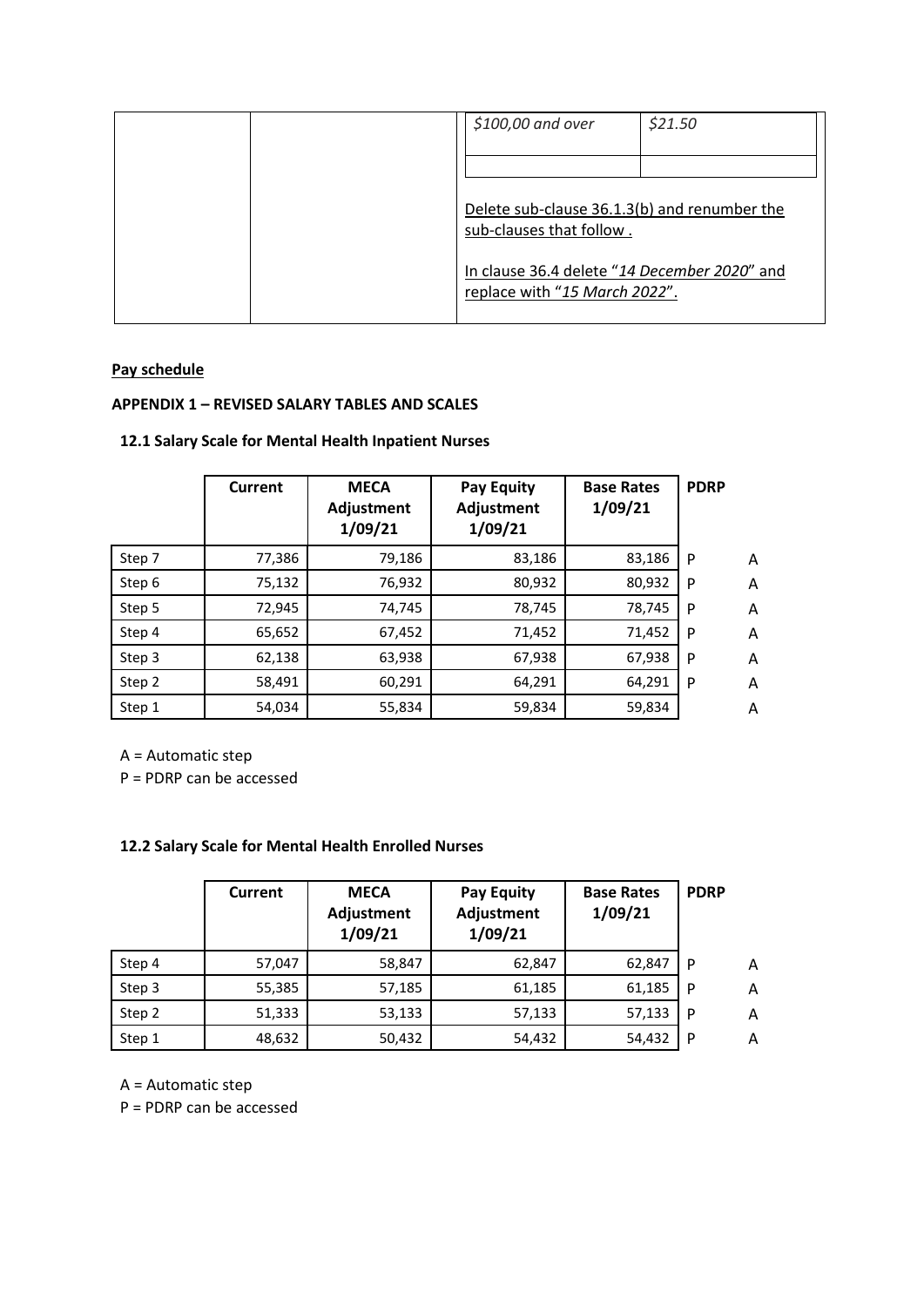## **12.3 Salary Scale for Mental Health Assistants**

|        | Current | <b>MECA</b><br>Adjustment<br>1/09/21 | <b>Pay Equity</b><br>Adjustment<br>1/09/21 | <b>Base Rates</b><br>1/09/21 |   |
|--------|---------|--------------------------------------|--------------------------------------------|------------------------------|---|
| Step 5 | 54,810  | 56,610                               | 60,610                                     | 60,610                       | A |
| Step 4 | 53,214  | 55,014                               | 59,014                                     | 59,014                       | A |
| Step 3 | 49,905  | 51,705                               | 55,705                                     | 55,705                       | A |
| Step 2 | 46,121  | 47,921                               | 51,921                                     | 51,921                       | A |
| Step 1 | 42,568  | 44,368                               | 48,368                                     | 48,368                       | A |

A = Automatic step

|        | Current | <b>MECA</b><br>Adjustment<br>1/09/21 | <b>Pay Equity</b><br>Adjustment<br>1/09/21 | <b>Base Rates</b><br>1/09/21 | <b>PDRP</b> |        |
|--------|---------|--------------------------------------|--------------------------------------------|------------------------------|-------------|--------|
| Step 8 | 83,712  | 85,512                               | 89,512                                     | 89,512                       | P           | $\ast$ |
| Step 7 | 78,993  | 80,793                               | 84,793                                     | 84,793                       | P           | $\ast$ |
| Step 6 | 77,443  | 79,243                               | 83,243                                     | 83,243                       | P           | A      |
| Step 5 | 72,945  | 74,745                               | 78,745                                     | 78,745                       | P           | A      |
| Step 4 | 65,652  | 67,452                               | 71,452                                     | 71,452                       | P           | A      |
| Step 3 | 62,138  | 63,938                               | 67,938                                     | 67,938                       | P           | A      |
| Step 2 | 58,491  | 60,291                               | 64,291                                     | 64,291                       | P           | A      |
| Step 1 | 54,034  | 55,834                               | 59,834                                     | 59,834                       | P           | A      |

## **12.4 Salary Scale for Community Mental Health and Public Health Nurses**

\* = Progression to this step shall occur on the basis of satisfactory performance

A = Automatic step

P = PDRP can be accessed

## **12.5 Salary Scale for Mental Health and Public Health Senior Nurse**

|         |        | <b>Current</b> | <b>MECA</b><br>Adjustment<br>1/09/21 | Pay Equity<br>Adjustment<br>1/09/21 | <b>Base</b><br>Rates<br>1/09/21 |        |
|---------|--------|----------------|--------------------------------------|-------------------------------------|---------------------------------|--------|
| Grade 8 | Step 4 | 130,653        | 132,453                              | 136,453                             | 136,453                         | M      |
|         | Step 3 | 120,938        | 122,738                              | 126,738                             | 126,738                         | M      |
|         | Step 2 | 115,026        | 116,826                              | 120,826                             | 120,826                         | $\ast$ |
|         | Step 1 | 109,116        | 110,916                              | 114,916                             | 114,916                         |        |
| Grade 7 | Step 3 | 112,389        | 114,189                              | 118,189                             | 118,189                         | M      |
|         | Step 2 | 106,938        | 108,738                              | 112,738                             | 112,738                         | $\ast$ |
|         | Step 1 | 103,596        | 105,396                              | 109,396                             | 109,396                         |        |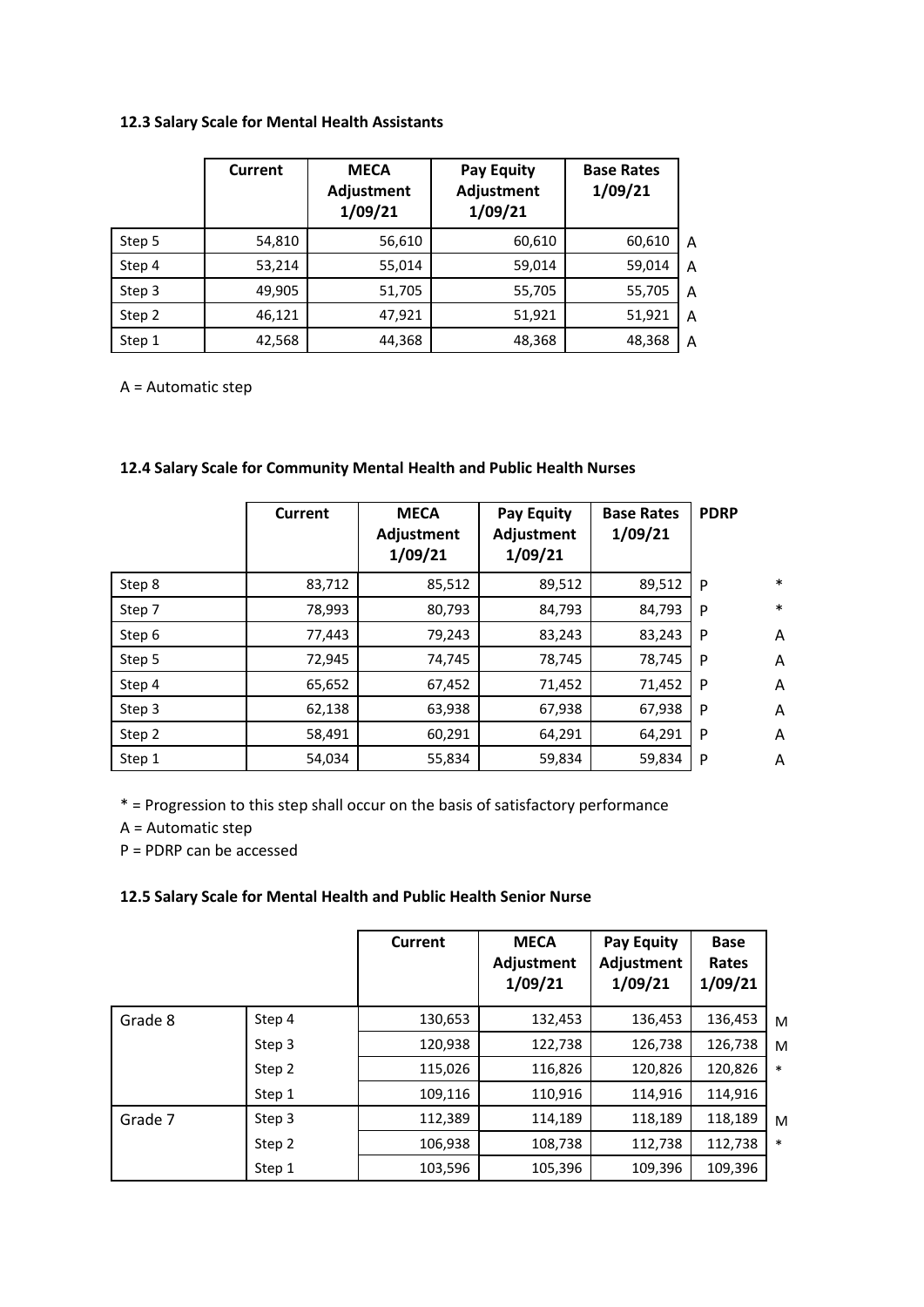| Grade 6 | Step 3 | 110,146 | 111,946 | 115,946 | 115,946 | $\ast$ |
|---------|--------|---------|---------|---------|---------|--------|
|         | Step 2 | 103,596 | 105,396 | 109,396 | 109,396 | $\ast$ |
|         | Step 1 | 100,256 | 102,056 | 106,056 | 106,056 |        |
| Grade 5 | Step 3 | 106,703 | 108,503 | 112,503 | 112,503 | ∗      |
|         | Step 2 | 100,256 | 102,056 | 106,056 | 106,056 | *      |
|         | Step 1 | 96,910  | 98,710  | 102,710 | 102,710 |        |
| Grade 4 | Step 3 | 101,541 | 103,341 | 107,341 | 107,341 | *      |
|         | Step 2 | 95,241  | 97,041  | 101,041 | 101,041 | $\ast$ |
|         | Step 1 | 91,899  | 93,699  | 97,699  | 97,699  |        |
| Grade 3 | Step 3 | 96,378  | 98,178  | 102,178 | 102,178 | $\ast$ |
|         | Step 2 | 90,230  | 92,030  | 96,030  | 96,030  | $\ast$ |
|         | Step 1 | 86,887  | 88,687  | 92,687  | 92,687  |        |
| Grade 2 | Step 3 | 85,375  | 87,175  | 91,175  | 91,175  | A      |
|         | Step 2 | 81,322  | 83,122  | 87,122  | 87,122  | Α      |
|         | Step 1 | 79,760  | 81,560  | 85,560  | 85,560  | Α      |

A = Automatic step

M = Merit

\* = Progression to this step shall occur on the basis of satisfactory performance

## **Progression on Merit Steps**

The top steps of grades 7and 8 as denoted by "M" are merit steps. Progression or access will be determined by the DHBs in consultation with the employee, and merit criteria shall be established for progression as part of an annual performance review.

Movement to the next higher grade in the senior salary grades shall only occur with a change in position or at the discretion of the DHB.

#### **12.6 Salary Scale for Nurse Practitioners**

|         |        | <b>Current</b> | <b>MECA</b><br>Adjustment<br>1/09/21 | <b>Pay Equity</b><br><b>Adjustment</b><br>1/09/21 | <b>Base</b><br>Rates<br>1/09/21 |
|---------|--------|----------------|--------------------------------------|---------------------------------------------------|---------------------------------|
| Grade 8 | Step 4 | 130,653        | 132,453                              | 136,453                                           | 136,453                         |
|         | Step 3 | 120,938        | 122,738                              | 126,738                                           | 126,738                         |
|         | Step 2 | 115,026        | 116,826                              | 120,826                                           | 120,826                         |
|         | Step 1 | 109,116        | 110,916                              | 114,916                                           | 114,916                         |

**Progression:** Movement through each step in the Nurse Practitioner scale shall, subject to satisfactory performance, be on the annual anniversary date of appointment to the Nurse Practitioner position.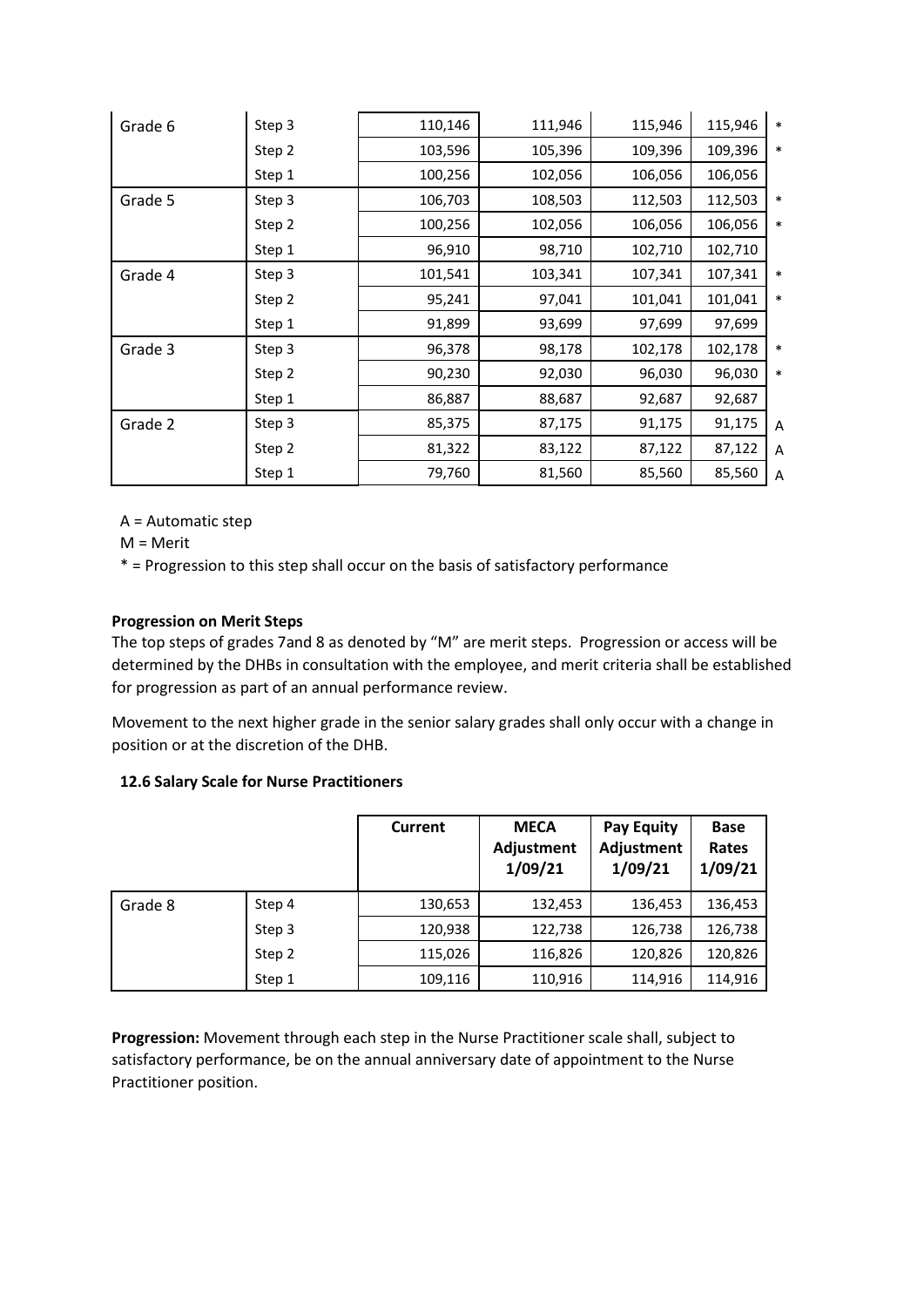# **APPENDIX 1 –DRAFT MEMORANDUM OF UNDERSTANDING FOR INTERIM PAY EQUITY PAYMENT**

# **MEMORANDUM OF UNDERSTANDING**

# **Interim Pay Equity Payments**

## **BETWEEN**

Auckland District Health Board Waitemata District Health Board

Counties-Manukau District Health Board

hereinafter referred to individually as the "employer" and collectively as "the DHBs".

*AND*

The Public Service Association referred to as "PSA" or the "union".

## **Background**

The DHBs are offering a pay equity partial payment as set out in this Memorandum of Understanding ("interim pay equity payment") to nursing members covered by the DHB PSA Mental Health and Public Health Nursing (Rest of NZ) Multi-employer Collective Agreement (the MECA), as part of its offer of settlement of the MECA itself.

This Memorandum of Understanding is conditional upon the Terms of Settlement between the parties dated 26 August 2021 (and subject at all times to the offer of settlement of the MECA set out in that Terms of Settlement (including this Memorandum of Understanding)) being ratified by the required majority of PSA members. Immediately upon notification by PSA that ratification has not occurred, or on written notice from DHBs to PSA served at any time after 1700 on 26 September 2021, this Memorandum of Understanding shall be unenforceable and of no further effect.

## **Purpose**

The purpose of this Memorandum of Understanding is to set out the terms and eligibility criteria of the interim pay equity payment, which will be made subject to all conditions being met in any individual circumstance, and subject to the offer of settlement of the MECA (of which this memorandum of understanding forms part) being ratified as specified above.

## **Roles**

The district health boards (DHBs) are responsible for providing or funding the provision of public health services, to improve, promote and protect the health of people and communities in their district.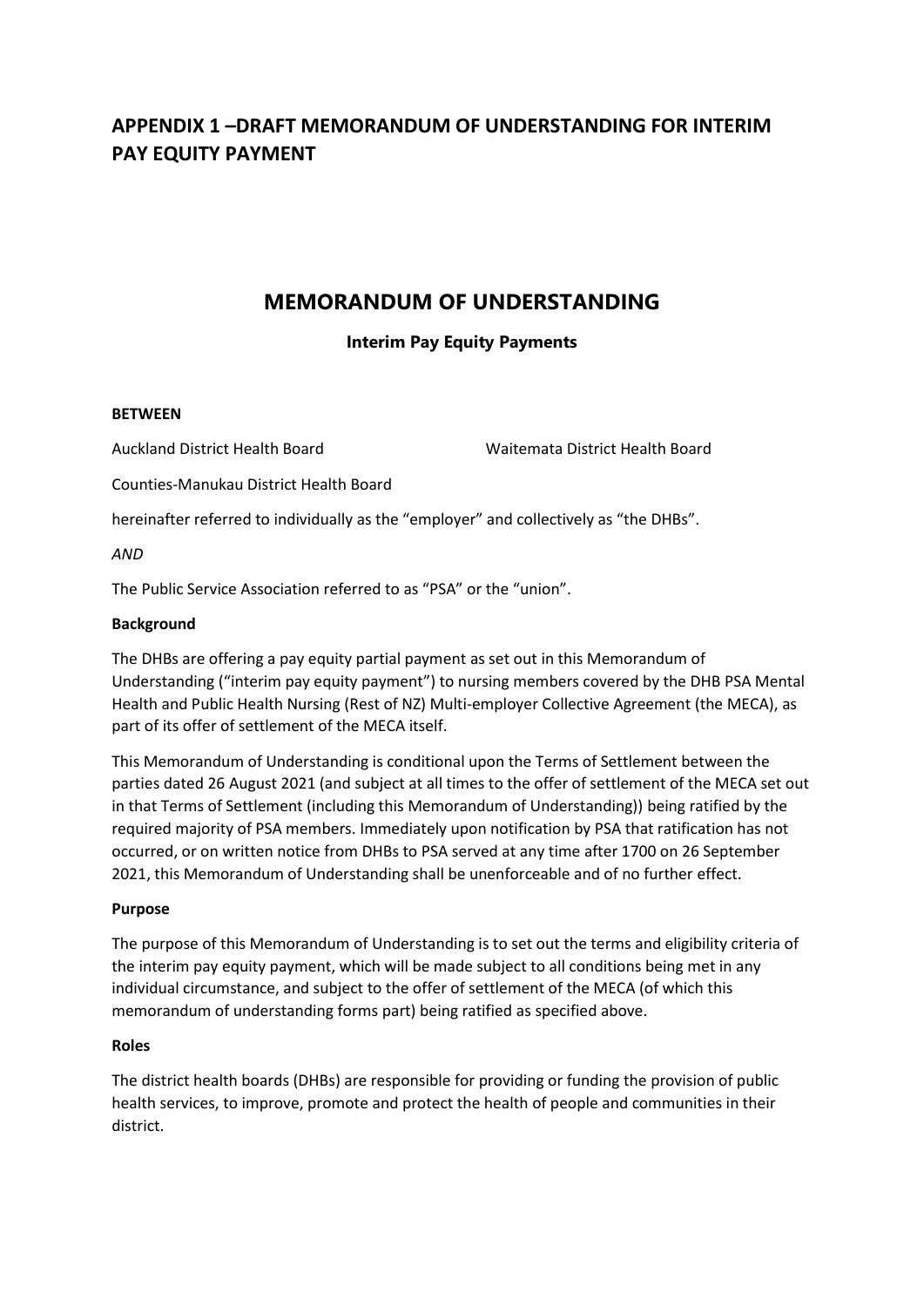PSA is committed to the representation of members and the promotion of nursing. PSA embraces Te Tiriti O Waitangi and works to improve the health status of all peoples of Aotearoa New Zealand through participation in health and social policy development.

## **Outcomes**

Subject to the DHBs' offer of settlement of the MECA (including this Memorandum of Understanding) being ratified, the desired outcomes of this memorandum are:

- a. To provide the PSA mental health and public health nursing workforces with acknowledgement from the DHBs that they have been subject to historical sex-based undervaluation; and
- b. To provide eligible PSA mental health and public health nursing members with a partial payment (through the base salary adjustment and lump sum payments specified below) towards any final pay equity settlement that is yet to be determined, while the parties continue in partnership to progress the pay equity claim process to determine the extent of sex-based undervaluation, and to settle the pay equity claim.

## **Agreement**

The DHBs and PSA agree to the following terms and eligibility criteria for the interim pay equity payment:

• Base salary adjustment - effective 1 September 2021 all base salary rates increase by \$4,000 gross per annum.

The quantum of this increase recognises the importance of maintaining the integrity of the pay equity process, ensuring this work is done correctly and that over correction is avoided. Once the pay equity settlement is agreed, if over correction does occur the over corrected base pay rates will be maintained at their increased level until such time as agreed pay equity base rate adjustments exceed that base rate.

• A one-off pay equity lump sum payment of \$6,000 gross pro-rated by FTE and service (for those with less than 12 months service on 16 September 2021 for all full-time, part-time and casual enrolled nurses, nurse practitioners, mental health assistants (including psychiatric assistants, healthcare assistants and support workers working within a mental health setting and working under the direction of registered nurses), registered nurses and senior nurses covered by this MECA.:

Note: Note that Lump Sum Payments for both part-time and casual employees will be based on the greater of actual hours worked over the previous 12 months, or contractual FTE. Payment of the lump sums will be made as soon as practicable after the MECA comes into force except that employees on leave without pay (including without limitation parental leave) and/or receiving ACC weekly compensation on the ratification date of the new MECA, and who otherwise meet in full the criteria set out above and will be eligible for the relevant lump sum payments, will receive the payments on written application after they return to work from the relevant period of leave (or in their final pay if they do not return to work).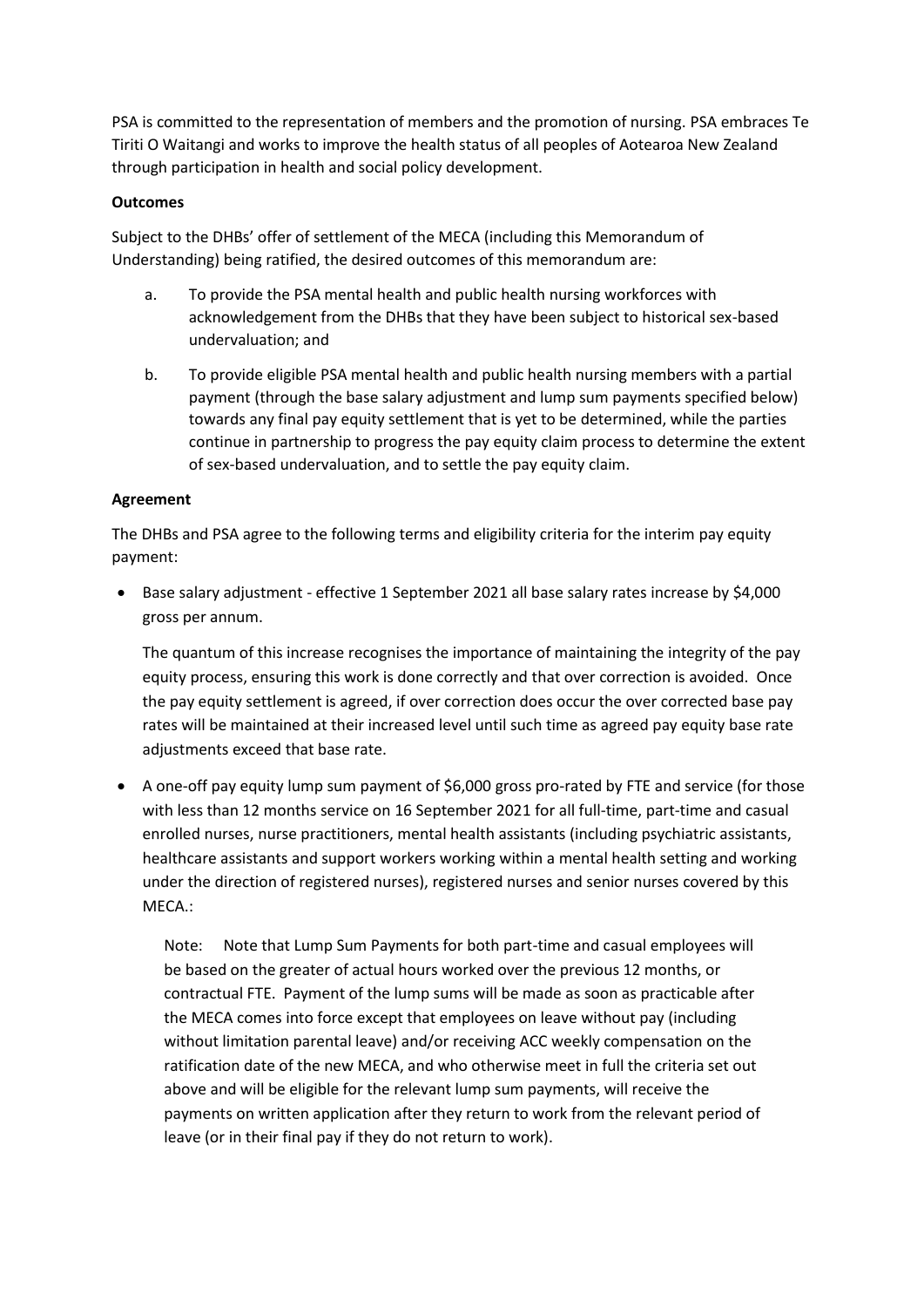*The lump sum will be payable only to employees who –*

- *(a) Are PSA members and bound by the existing MECA on the date of ratification of this offer; or*
- *(b) Become PSA members and are bound by the replacement MECA from the date it becomes effective (including by way of example those relevant employees who join the PSA during the bargaining fee period); and*
- *(c) Have not received a similar lump sum payment under any other terms of settlement or employment agreement.*

*For the avoidance of doubt, the lump sum payment will only be paid to members of the PSA covered by this MECA and will not be paid to any employee who pays a bargaining fee under clause 36 of the replacement MECA.*

Once settlement of the pay equity claims is agreed, they will have an effective date of 31 December 2019. Workers covered by the pay equity claim(s) may be entitled to back pay to 31 December 2019, or their start date (whichever is the later) with the final back pay ("PE backpay") amount calculated individually for each employee.

The pay equity lump sum payments and the pay equity base salary adjustments are agreed by the parties as instalments made in advance of the PE backpay and will be deducted from the PE backpay owed to employees covered by the claim.

## *Offset of pay equity payment from PE backpay*

The pay equity lump sum payments, the pay equity base salary adjustment and any Additional PE Lump Sum (paid in accordance with the provisions below) will be offset from the PE backpay owed to employees covered by the claim as follows.

The amount(s) to be offset are the gross values of:

- The \$6000 pay equity lump sum payment; plus
- The increased gross earnings (including overtime, penal and other base-related payments resulting from the pay equity salary adjustment) received since 1 September 2021 and up to the date on which the new pay equity rate is first implemented; plus
- Any Additional PE Lump Sum (paid in accordance with the provisions below)

DHBs have agreed not to recover from individual employees the amount by which any pay equity lump sum payment or increased gross earnings resulting from the pay equity adjustment exceeds the value of the final PE backpay.

## *Timing*

The parties have agreed and commit to the timely commencement and completion of bargaining to settle the claims. Subject to the best efforts of all parties, settlement of the claims will be agreed by 30 November 2021.

In recognition of the impact on PSA member claimants if a settlement is not agreed by 30 November 2021, DHBs will pay an additional \$1,000 lump-sum payment (Additional PE Lump Sum) pro-rated by FTE for all full-time, part-time and casual enrolled nurses, nurse practitioners, mental health assistants (including psychiatric assistants, healthcare assistants and support workers working within a mental health setting and working under the direction of registered nurses), registered nurses and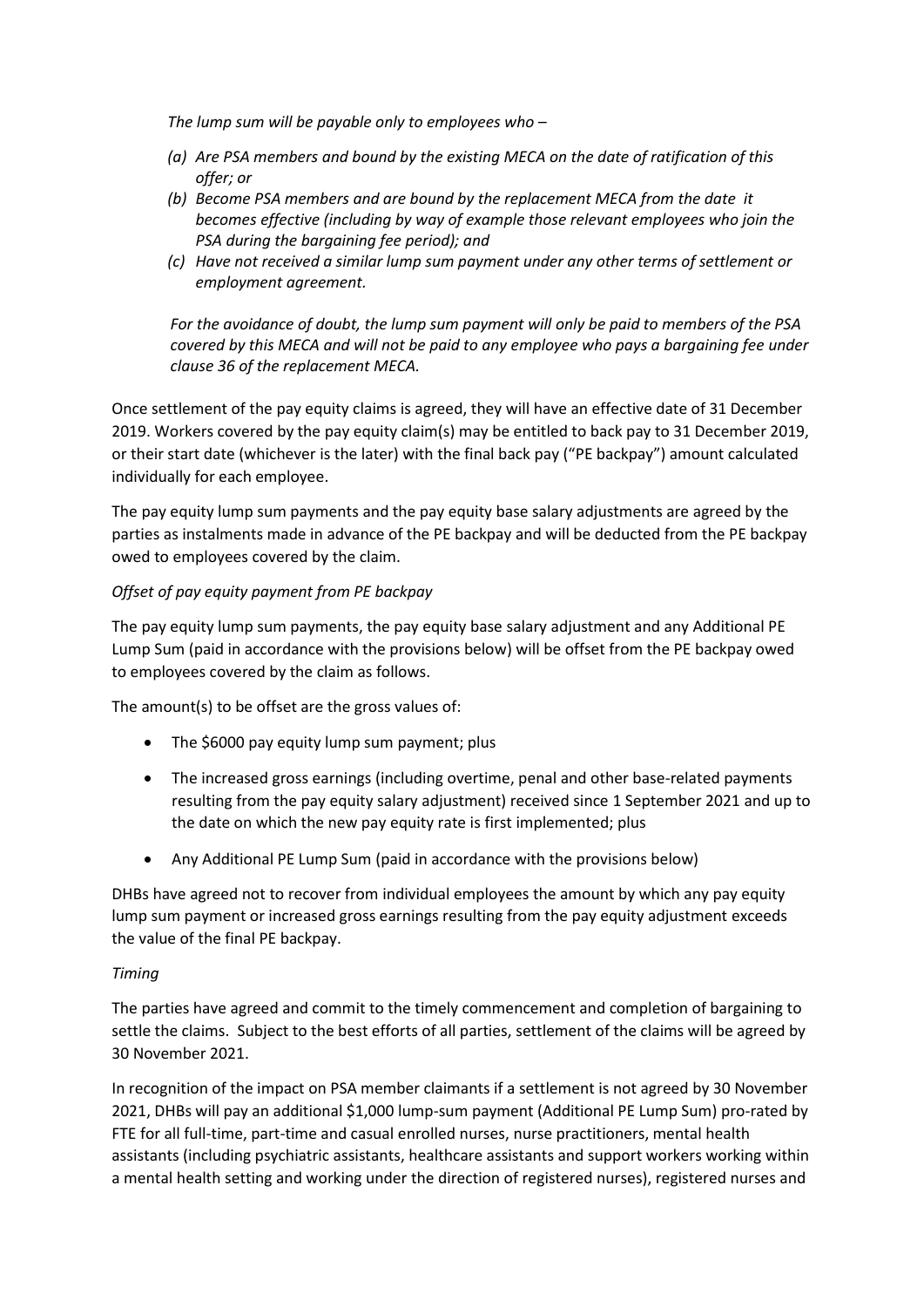senior nurses and who are covered by the PSA MECA and are members of PSA on 30 November 2021.

## *Communications*

The DHBs will communicate to employees covered by the new MECA, and PSA will communicate to its members, that:

- 1. the interim pay equity payments are being offered in advance of the pay equity claim settlement, and
- 2. the amount received by each employee will be deducted from the gross PE back pay that the employee becomes entitled to once the pay equity claim settlement is achieved.

## *Bargaining Fee Payers*

Bargaining fee payers are not PSA members, and therefore will not be eligible for this pay equity lump sum payment but will be eligible to receive the pay equity adjustment to base rates and the full pay equity settlement once the claim process is completed.

#### *Other commitments*

In addition to the lump part sum payment outlined above, the DHBs commit to:

- a. continue to work in partnership with PSA and the other relevant parties to progress the pay equity claim.
- b. the effective date of the settlement of the pay equity claim remaining as 31 December 2019.

#### **Next Steps – Progressing the claim**

Further work is required to identify the value (or quantum) of the sex-based undervaluation, and the parties are continuing this pay equity claim process to determine the extent of sex-based undervaluation. Following this, the next step is for the parties to commence bargaining to settle the pay equity claim.

Applying the interim pay equity payment to PSA members is not intended to disadvantage other employees covered by the claim. The parties acknowledge that other employees covered by the claim may also receive a pay equity payment prior to the eventual settlement of the claim.

The parties jointly agree and commit to the timely commencement and completion of bargaining for settlement of the Nursing pay equity claims (the claims). To ensure prompt settlement of these claims pay equity bargaining will commence as soon as possible in August 2021.

#### **Problem Resolution**

Should it become valid and enforceable, all disputes and differences between the parties in relation to the interpretation or performance of this memorandum of understanding shall be settled in the first instance by discussions between the parties.

If this does not resolve the dispute the parties will enter a mediation process with a mediator agreed by both parties.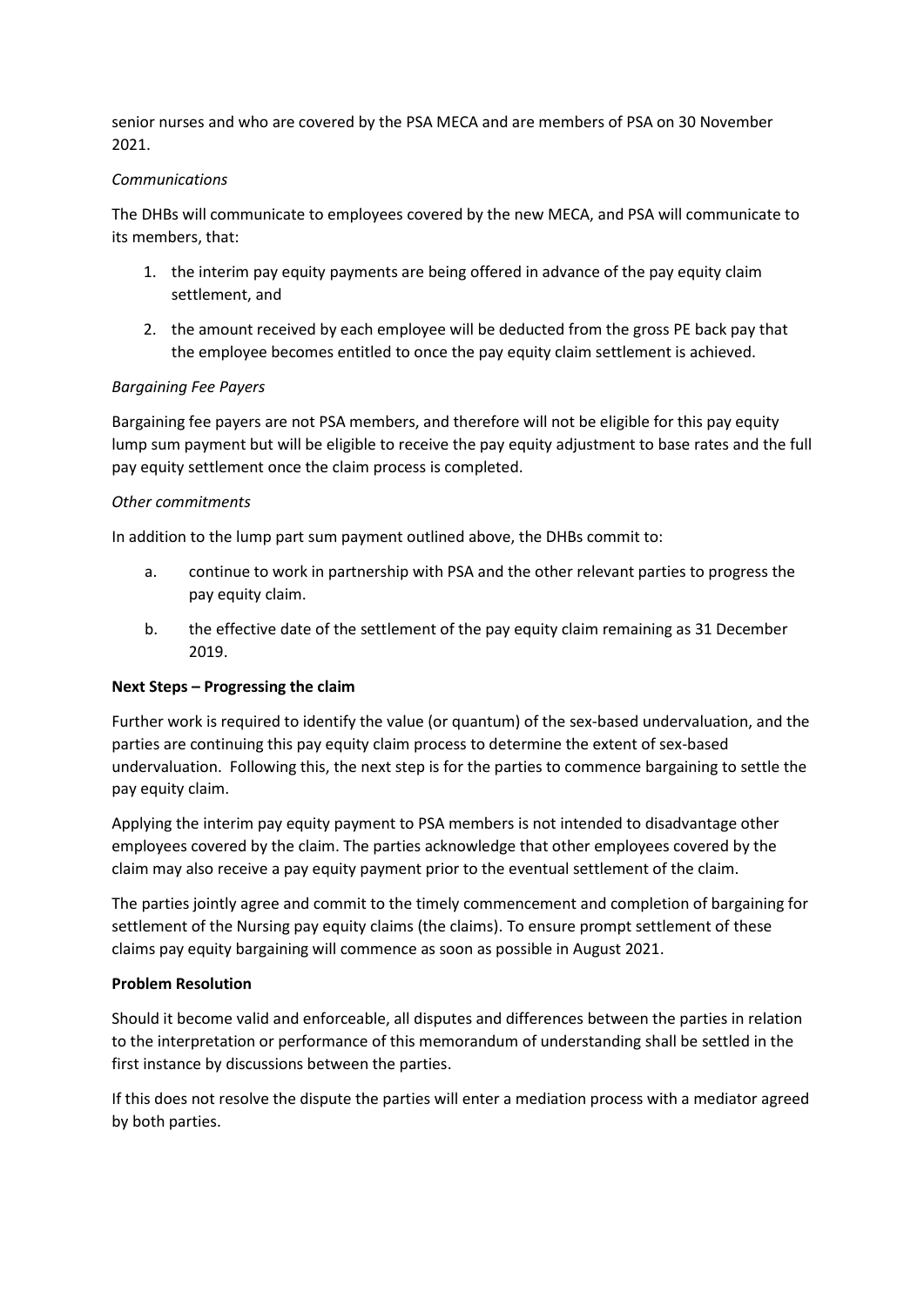#### **Variation**

This Memorandum of Understanding can only be modified by a written agreement duly signed by persons authorised to sign agreements on behalf of the DHBs and the PSA

#### **Term**

Should it become valid and enforceable, this memorandum of understanding will terminate on when the DHBs and PSA reach an agreed settlement to the claim.

#### **Confidentiality**

Information that is exchanged shall be treated as confidential for use of the participating parties only and should not be released without prior written approval from the other party.

#### **Financial Responsibilities**

Each participating party will bear the costs it incurs in relation to entering into, and if relevant, enforcing, this memorandum of understanding.

 $ad4$ 

**Ashok Shankar** Date: 26 August 2021 Advocate for PSA

Dale P. Oh

**Dale Oliff Date:** 26 August 2021 Chief Executive, Wairarapa District Health Board Lead CE Nursing On behalf of the 16 DHBs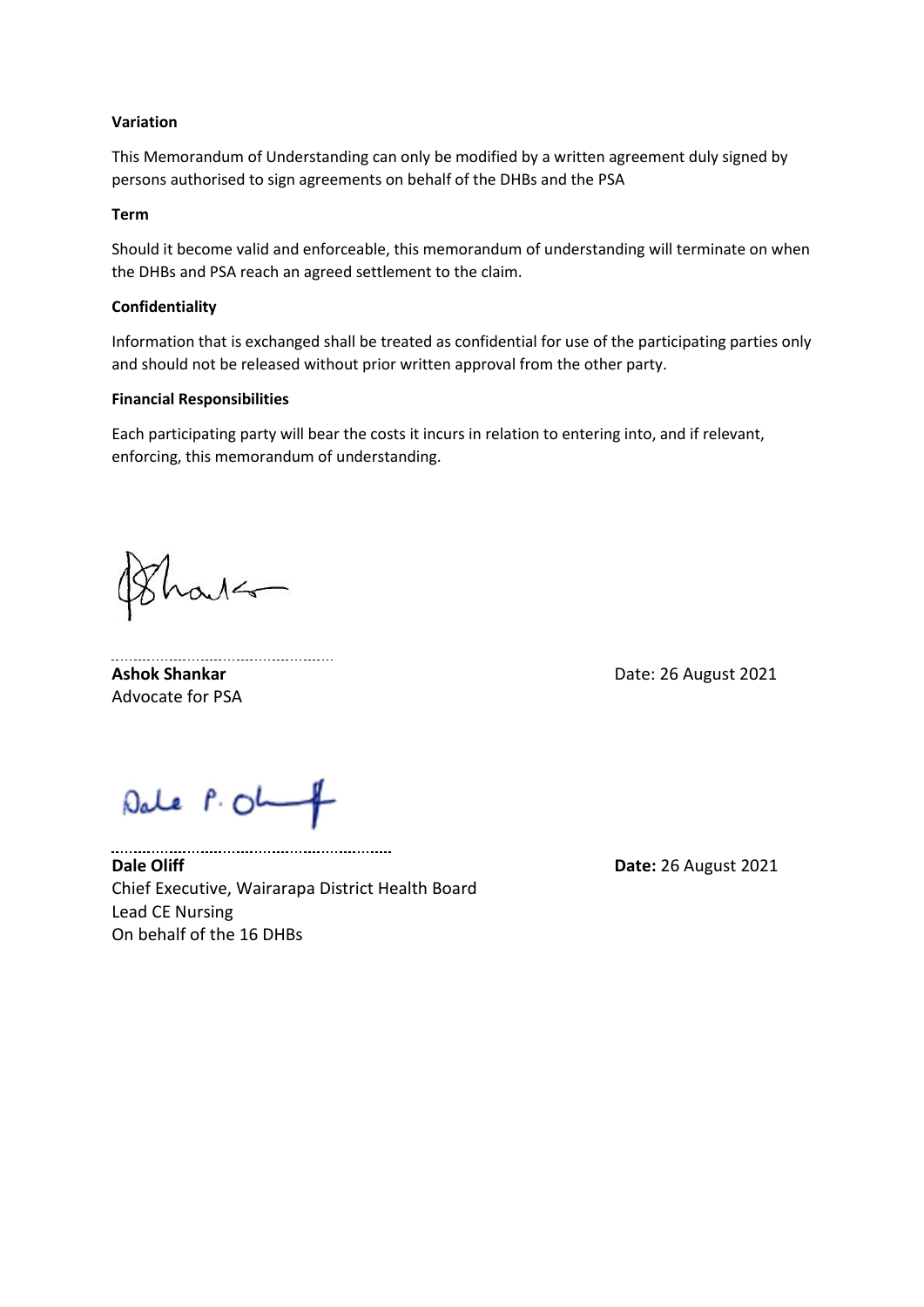## **APPENDIX 2**

# **TERMS OF REFERENCE - Mental Health and Public Health Workload and Staffing Steering Committee**

## **1. GENERAL**

- **a)** These terms of reference set out the membership, purpose, responsibilities and reporting arrangements of the Mental Health and Public Health Workload and Staffing Steering Committee ("Steering Committee").
- **b)** The Steering Committee's primary purpose is to create a national forum covering both MECAs and all DHBs to oversee compliance by DHBs of their obligations under clause 31.7.
- **c)** The Steering Committee will oversee key agreed projects, including priority projects to:
	- **i)** implement clause 31.7 of the MECAs on workload management (following the principles attached as Annex 1),
	- **ii)** reduce violence towards staff, and
	- **iii)** look at ways to retain experienced and qualified staff in mental health and addictions.

## **2. SPONSORS, MEMBERSHIP AND QUORUM**

- a) The Sponsors of the Steering Committee shall be Fiona Dugan ("DHBs' Sponsor") and National Secretary of PSA ("PSA Sponsor") (together "the Sponsors")]. Any replacement DHB Sponsor shall be appointed by the DHBs CE forum. Any replacement PSA Sponsor shall be appointed by the General Secretary of PSA.
- b) The composition of the Steering Committee shall be as follows: (or as otherwise agreed by the Sponsors):
	- i) DHB Management appointees the following as appointed in writing by the DHBs' Sponsor (following consultation with the PSA Sponsor) :
		- (1) One GM HR from a DHB
		- (2) One GM Operations from a DHB
		- (3) One Director of Nursing from a DHB
		- (4) One Chief Operating Officer from a DHB
		- (5) One Employment Relations Manager from a DHB
	- ii) PSA appointees the following as appointed in writing by the PSA Sponsor (following consultation with the DHBs' Sponsor)
		- (1) Five PSA delegates (of whom at least one is a Māori representative)
		- (2) 2 PSA officials
- c) The quorum shall be 3 DHB Management Appointees and 3 PSA Appointees (at least one of whom is a PSA Official).
- d) A Chair or Co-Chairs of the Steering Committee shall be appointed from time to time by the Steering Committee by consensus.
- e) Secretarial services (including for example the preparation of agendas and minutes of meetings) shall be provided by the DHBs

## **3. ATTENDANCE**

- a) Other individuals may be invited to attend if specific specialist advice is required.
- b) Other colleagues from supporting organisations may be invited to attend where appropriate.

## **4. FREQUENCY OF MEETINGS**

a) The Steering Committee will meet every 6 weeks, at least 3 meetings each year should be face to face. The chair may call additional meetings as necessary.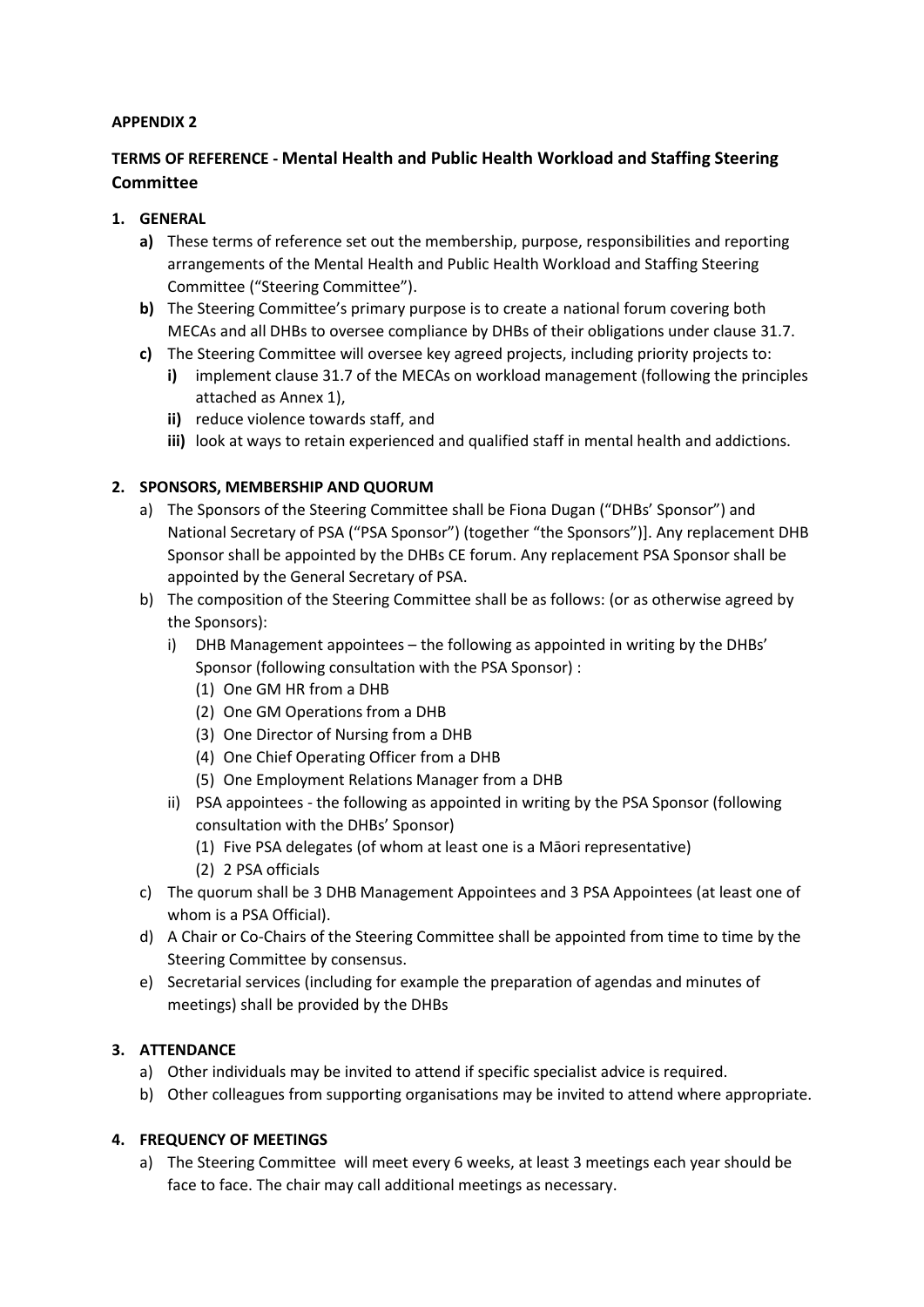- b) If a designated member is unable to attend, they should endeavour to send a representative in their place.
- c) Members may be contacted in between the formal meetings, if there are urgent matters to discuss.

## **5. REPORTING**

- a) The Steering Committee will report to the Sponsors who may attend the face to face meetings.
- b) Quarterly written reports will be provided by the Chair (or Co-Chairs) to the Sponsors

## **6. RESOURCING**

The DHBs shall provide adequate resourcing to the Steering Committee to ensure its effectiveness including without limitation paid delegate release and access to the following resources:

- a) Data analysis
- b) Rostering expertise
- c) CCDM knowledge
- d) Relevant Health and Safety expertise including access to the Health and Safety National Managers Forum
- e) ACC expertise

## **7. GROUND RULES**

- a) Requests for Agenda items should be sent to the Chair (or Co-Chairs) a minimum of two weeks in advance. The Chair (or Co-Chairs) will decide when and if items can be added, depending on previous commitments and time restraints.
- b) An approved agenda and papers will be circulated by email to all members five working days in advance of meetings taking place.
- c) Minutes from the previous meeting will be circulated to all members no later than 15 working days after the meeting.
- d) To ensure that meetings run smoothly and effectively, members will be expected to adhere to the following rules:
	- i) Members will read circulated reports and other materials in advance of meetings
	- ii) Discussions should follow planned agendas
	- iii) Decisions shall be made by consensus
	- iv) Identify actions that result from discussions and commit to following through those actions

#### **8. CONFIDENTIALITY**

- a) Documents shall not be shared externally unless expressly stated otherwise.
- b) Members are required to respect confidentiality of specific topics discussed at the meeting as requested by other members.

#### **9. REVIEW DATE**

Membership and chairing arrangements will be reviewed annually between the Sponsors. Next Review date will be 1 May 2022 or such other date as agreed by the Sponsors.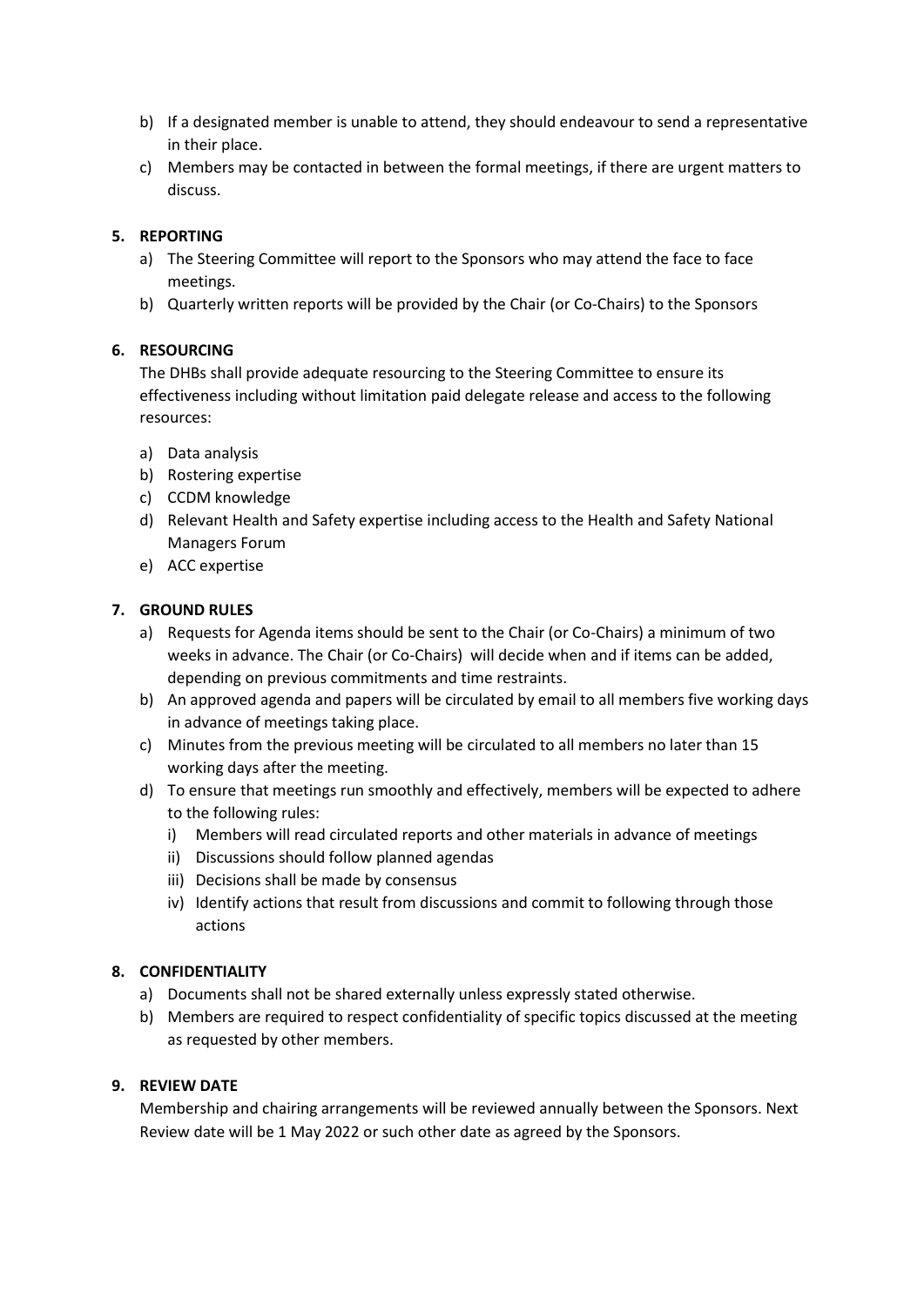## **ANNEX – Workstream on implementation of clause 31.7 obligations**

## **1. BACKGROUND**

- **a)** There are 2 Multi-Employer Collective Agreements covering Mental Health and Public Health Nursing ("the MECAs")
	- **i)** PSA and 3 Auckland Region DHBs Auckland DHB, Counties-Manukau DHB and Waitemata DHB; and
	- **ii)** PSA and the following DHBs: Bay of Plenty DHB, Canterbury DHB, Capital and Coast DHB, Hawke's Bay DHB, Hutt Valley DHB, Lakes District DHB, Midcentral DHB, Nelson Marlborough DHB, Northland DHB, Southern DHB, Tairawhiti DHB, Taranaki DHB, Waikato DHB, Wairarapa DHB, West Coast SHB and Whanganui DHB
- **b)** Both MECAs contain the following clause 31.7 :

## **2. RESPONSIBILITIES**

- a) To continue the interest-based process commenced in the 2020/21 bargaining concerning workload and compliance with clause 31.7 and in doing so:
	- i) To develop a workplan that includes milestones and timeframes to deliver clause 31.7.
	- ii) To make recommendations to DHBs and the Sponsors (as set out below) about compliance with clause 31.7.
	- iii) To connect with Area Directors of Mental Health and their equivalents in Public Health concerning their strategies and objectives and in particular the effect on workload and to monitor the delivery of those strategies
	- iv) To gather information and data for the purposes of monitoring compliance with clause 31.7
	- v) In relation to Public Health, given COVID response requirements, to recommend time scales and course of action.
	- vi) To develop guidelines for the resourcing of workplans ensuring that there is adequate workforce representation and time applied to deliver the relevant workplan
	- vii) To consider and recommend methodology to deliver appropriate workload and staffing levels including process, tools, structure, and approach
	- viii) To consider workloads and compliance programmes in particular workplaces, as required
	- ix) To recommend changes to policies and practices in connection with the workplans
	- x) To consider clerical and allied positions in connection with the workplan, in recognition that workload is undertaken by multidisciplinary teams (especially but not only in community mental health settings).

#### **3. PURPOSE**

This workstream focusses on the Steering Committee's primary purpose which is to create a national forum covering both MECAs and all DHBs to oversee compliance by DHBs of their obligations under clause 31.7

In doing so it will:

- i) Enable management and PSA and its delegates to co-ordinate the work of DHBs in complying with clause 31.7
- ii) Recommend approach and methodology to the DHBs, as and when required, to assist with compliance with clause 31.7 of the MECAs and in particular to recommend and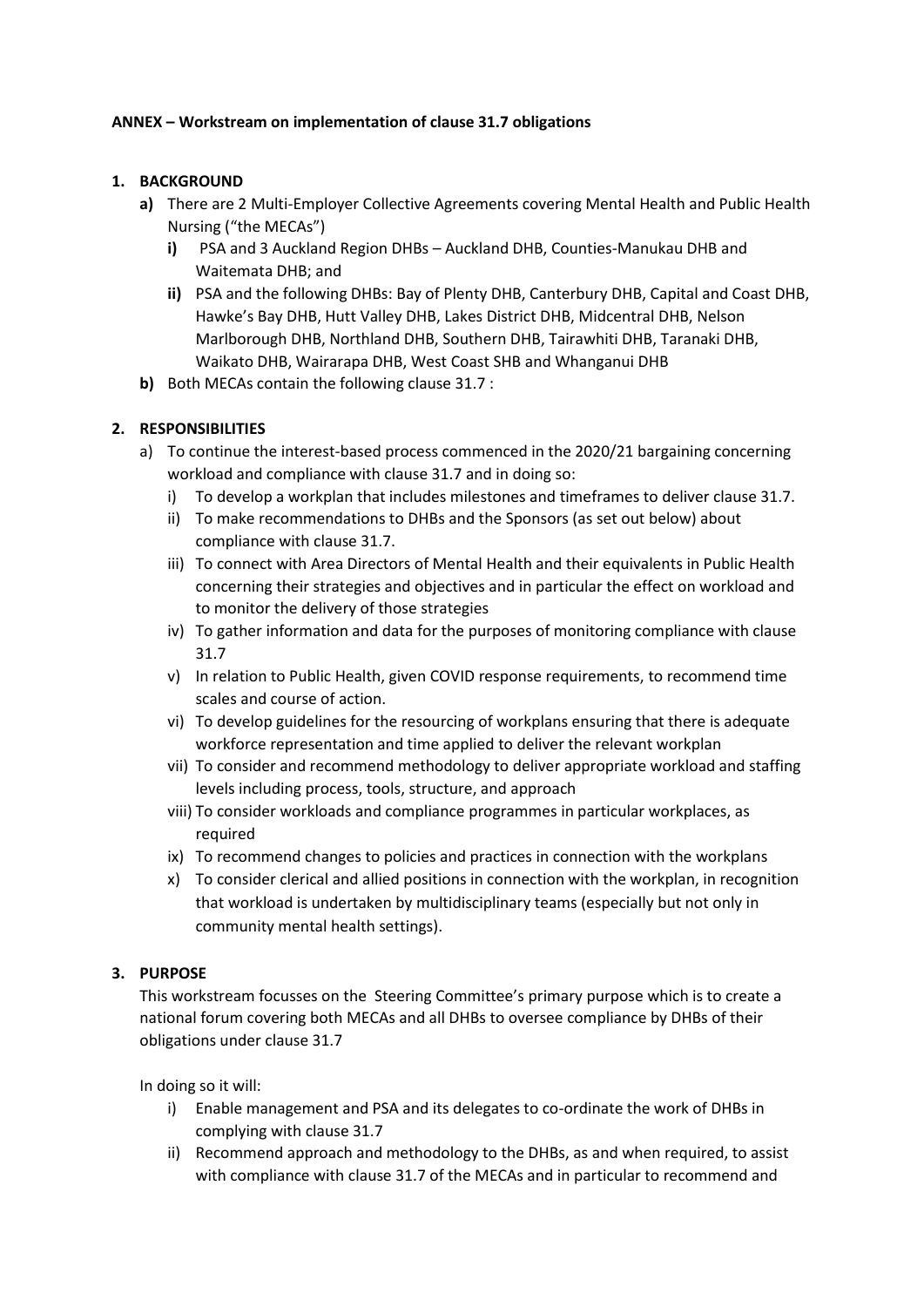oversee pilot programmes of work at specified DHBs (to be agreed), for the purpose of developing know-how and methodology which may assist those and other DHBs with compliance. These processes should include an agreed escalation pathway for determining breaches/remedies, which will include an independent panel or reviewer to review the operational circumstances for both the employees and the relevant DHB.

- iii) In relation to compliance with clause 31.7, develop processes to ensure that responses to short staffing address the following principles:
	- (1) Every area has a VRM and has a practical VRM escalation plan that is to be implemented once the area has been categorised as under-resourced. These plans are to be developed in collaboration between appropriate managers and PSA delegates, and in conjunction with the provisions of clause 31.7 of the MECA and its appendix.
	- (2) Where possible the VRM is linked across a service and reviewed by the appropriate manager. e.g. acute services manager for acute inpatient and community crisis teams. This will enable a full picture of the area.
	- (3) VRM measures/questions are developed in collaboration between appropriate managers and PSA delegates and must include safety and capacity measures/questions.
	- (4) There will be appropriate education and training of a VRM team (Need to cover a broad range ofskills)
	- (5) The VRM Team would be managed through IOCs (Integrated Operational Centres), and deployed according to VRM and ring-fenced for VRM response
	- (6) Short staffing in areas that do not have Trendcare (for example in community and public health settings) will require further work focussing on the identification of short staffing trigger points and the development of 'flow to the need' teams.
	- (7) Focus on the delivery of safe nursing care.
- iv) Oversee and monitor the execution of that workplan during the term of the MECAs
- v) Connect with the Nursing Accord and other professional and workplace forums which are overseeing workload discussions
- vi) Ensure continuity through the Health and Disability Reform and transition to HealthNZ
- vii) Comply with such other purposes as the Sponsors may specify in writing.